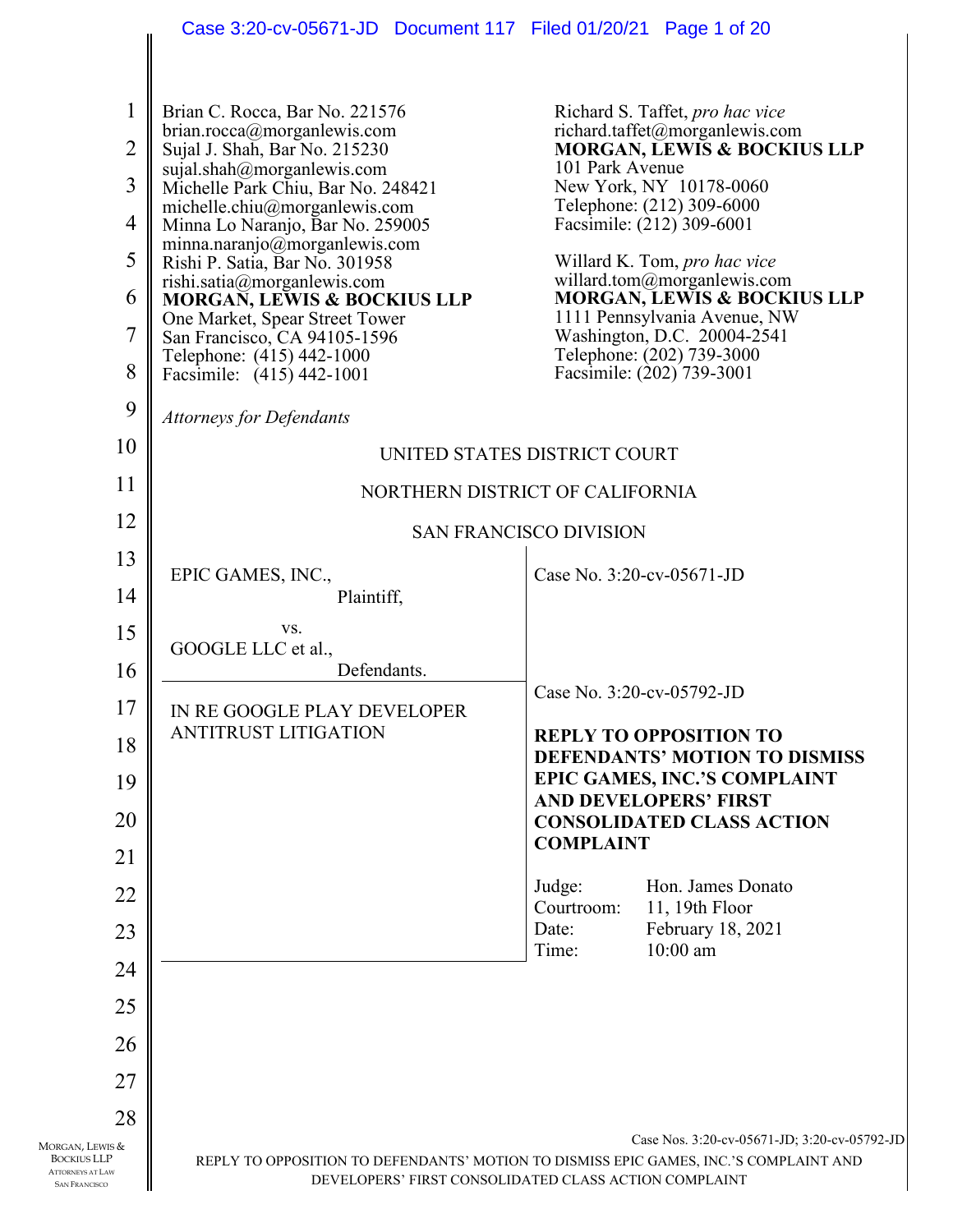|                                                                                                |           |           |    | Case 3:20-cv-05671-JD  Document 117  Filed 01/20/21  Page 2 of 20                                              |      |
|------------------------------------------------------------------------------------------------|-----------|-----------|----|----------------------------------------------------------------------------------------------------------------|------|
|                                                                                                |           |           |    |                                                                                                                |      |
| 1                                                                                              |           |           |    | <b>TABLE OF CONTENTS</b>                                                                                       |      |
| $\overline{2}$                                                                                 |           |           |    |                                                                                                                | Page |
| 3                                                                                              |           |           |    |                                                                                                                |      |
| $\overline{4}$                                                                                 | Ι.<br>II. |           |    | PLAINTIFFS FAIL TO STATE AN ANTITRUST CLAIM IN CONNECTION                                                      |      |
| 5                                                                                              |           |           |    |                                                                                                                |      |
| 6                                                                                              |           | A.        |    | Google Is Under No Obligation To Deal With Plaintiffs On Plaintiffs'                                           |      |
| $\overline{7}$                                                                                 |           |           | 1. | Plaintiffs Seek to Require Google to Deal with Competitors and                                                 |      |
| 8<br>9                                                                                         |           |           | 2. | Plaintiffs Fail to Distinguish Controlling Law that Bars Their                                                 |      |
| 10                                                                                             |           |           | 3. | Plaintiffs Mischaracterize Unilateral Policies as "Concerted Action" 6                                         |      |
| 11                                                                                             |           | <b>B.</b> |    |                                                                                                                |      |
| 12                                                                                             |           |           | 1. | Plaintiffs Ignore Controlling Ninth Circuit Law On Substantial                                                 |      |
| 13                                                                                             |           |           | 2. | Plaintiffs' Own Allegations Negate Any Inference of Foreclosure 9                                              |      |
| 14                                                                                             |           |           | 3. | Plaintiffs' Reliance on the D.C. Circuit's Microsoft Decision is                                               |      |
| 15<br>16                                                                                       |           |           | 4. | Even Considering All Challenged Conduct Together, Plaintiffs Still                                             |      |
| 17                                                                                             | III.      |           |    | PLAINTIFFS FAIL TO STATE AN ANTITRUST CLAIM IN CONNECTION<br>WITH THE ALLEGED ANDROID IAP PROCESSING MARKET 12 |      |
| 18                                                                                             |           | A.        |    |                                                                                                                |      |
| 19                                                                                             |           | <b>B.</b> |    | Plaintiffs' Tying Claim Fails For Lack of Competitive Harm 14                                                  |      |
| 20                                                                                             |           | $C$ .     |    |                                                                                                                |      |
| 21                                                                                             | IV.       |           |    | PLAINTIFFS' STATE LAW CLAIMS FAIL FOR THE SAME REASONS 15                                                      |      |
| 22                                                                                             | V.        |           |    |                                                                                                                |      |
| 23                                                                                             |           |           |    |                                                                                                                |      |
| 24                                                                                             |           |           |    |                                                                                                                |      |
| 25                                                                                             |           |           |    |                                                                                                                |      |
| 26                                                                                             |           |           |    |                                                                                                                |      |
| 27                                                                                             |           |           |    |                                                                                                                |      |
|                                                                                                |           |           |    |                                                                                                                |      |
| 28<br>Morgan, Lewis &<br><b>BOCKIUS LLP</b><br><b>ATTORNEYS AT LAW</b><br><b>SAN FRANCISCO</b> |           |           |    | $-i-$                                                                                                          |      |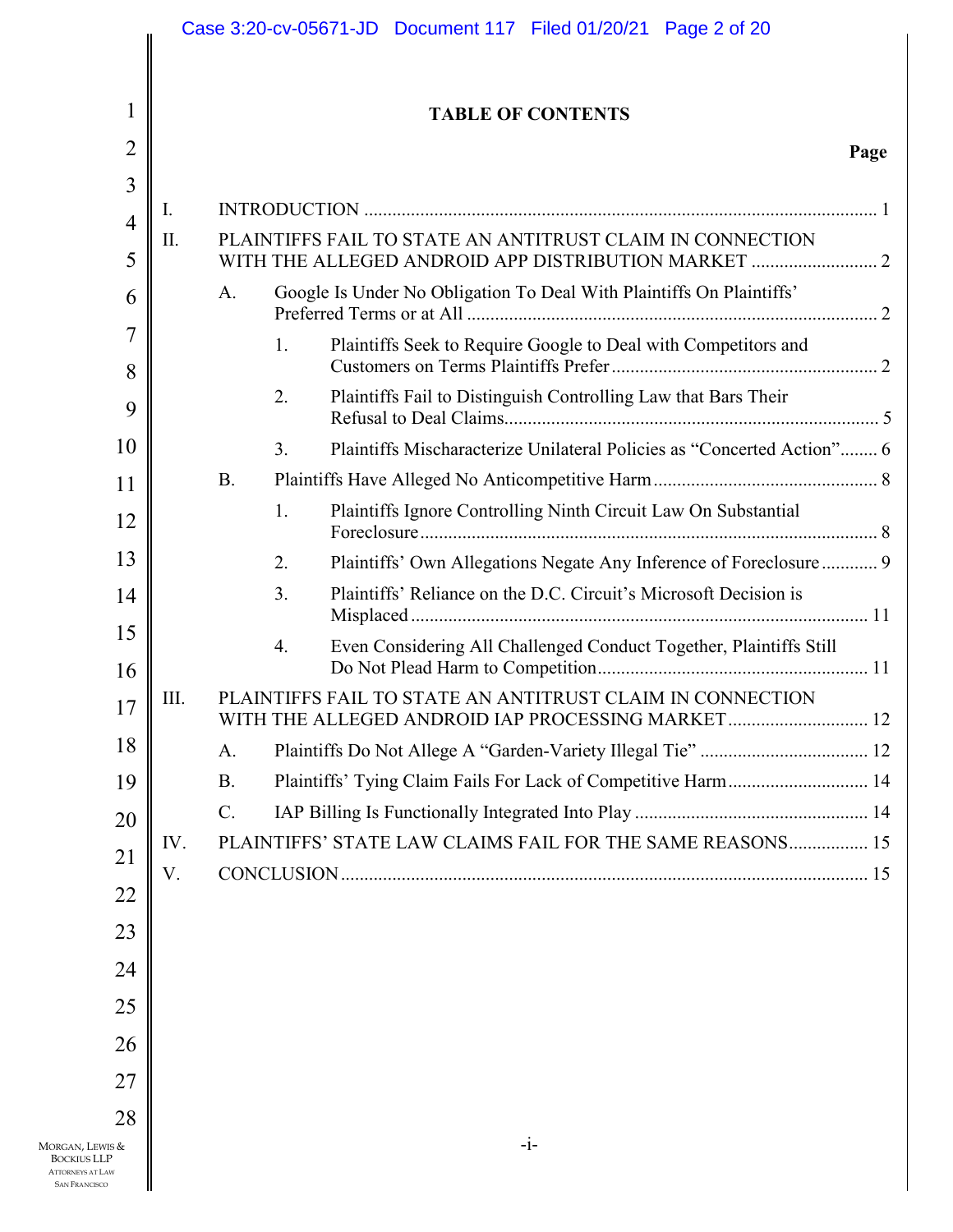|                                                                       | Case 3:20-cv-05671-JD  Document 117  Filed 01/20/21  Page 3 of 20      |
|-----------------------------------------------------------------------|------------------------------------------------------------------------|
|                                                                       |                                                                        |
| 1                                                                     | <b>TABLE OF AUTHORITIES</b>                                            |
| $\overline{2}$                                                        | Page(s)                                                                |
| 3                                                                     | <b>CASES</b>                                                           |
| 4                                                                     | Abbyy USA Software House, Inc. v. Nuance Commc'ns Inc.,                |
| 5                                                                     |                                                                        |
| 6                                                                     | Aerotec Int'l, Inc. v. Honeywell, Int'l, Inc.,                         |
| 7                                                                     | Allied Orthopedic Appliances Inc. v. Tyco Health Care Grp., LP,        |
| 8                                                                     |                                                                        |
| 9                                                                     | Cascade Health Sols. v. PeaceHealth,                                   |
| 10                                                                    |                                                                        |
| 11                                                                    | Chavez v. Whirlpool Corp.,                                             |
| 12                                                                    | Church & Dwight Co. v. Mayer Labs., Inc.,                              |
| 13                                                                    |                                                                        |
| 14                                                                    | Continental Ore Co. v. Union Carbide & Carbon Corp.,                   |
| 15                                                                    | Cty. of Anaheim v. S. Cal. Edison Co.,                                 |
| 16                                                                    |                                                                        |
| 17                                                                    | Eastman Kodak Co. v. Image Tech. Servs., Inc.,                         |
| 18                                                                    |                                                                        |
| 19                                                                    | Fisherman's Wharf Bay Cruise Corp. v. Superior Court of San Francisco, |
| 20                                                                    | FTC v. Qualcomm, Inc.,                                                 |
| 21                                                                    |                                                                        |
| 22                                                                    | hiQ Labs Inc. v. LinkedIn Corp.,                                       |
| 23                                                                    |                                                                        |
| 24                                                                    | $McWane$ , Inc. v. $F.T.C.,$                                           |
| 25                                                                    | Omega Env't., Inc. v. Gilbarco, Inc.,                                  |
| 26                                                                    |                                                                        |
| 27                                                                    |                                                                        |
| 28<br>Morgan, Lewis &                                                 | $-ii-$                                                                 |
| <b>BOCKIUS LLP</b><br><b>ATTORNEYS AT LAW</b><br><b>SAN FRANCISCO</b> |                                                                        |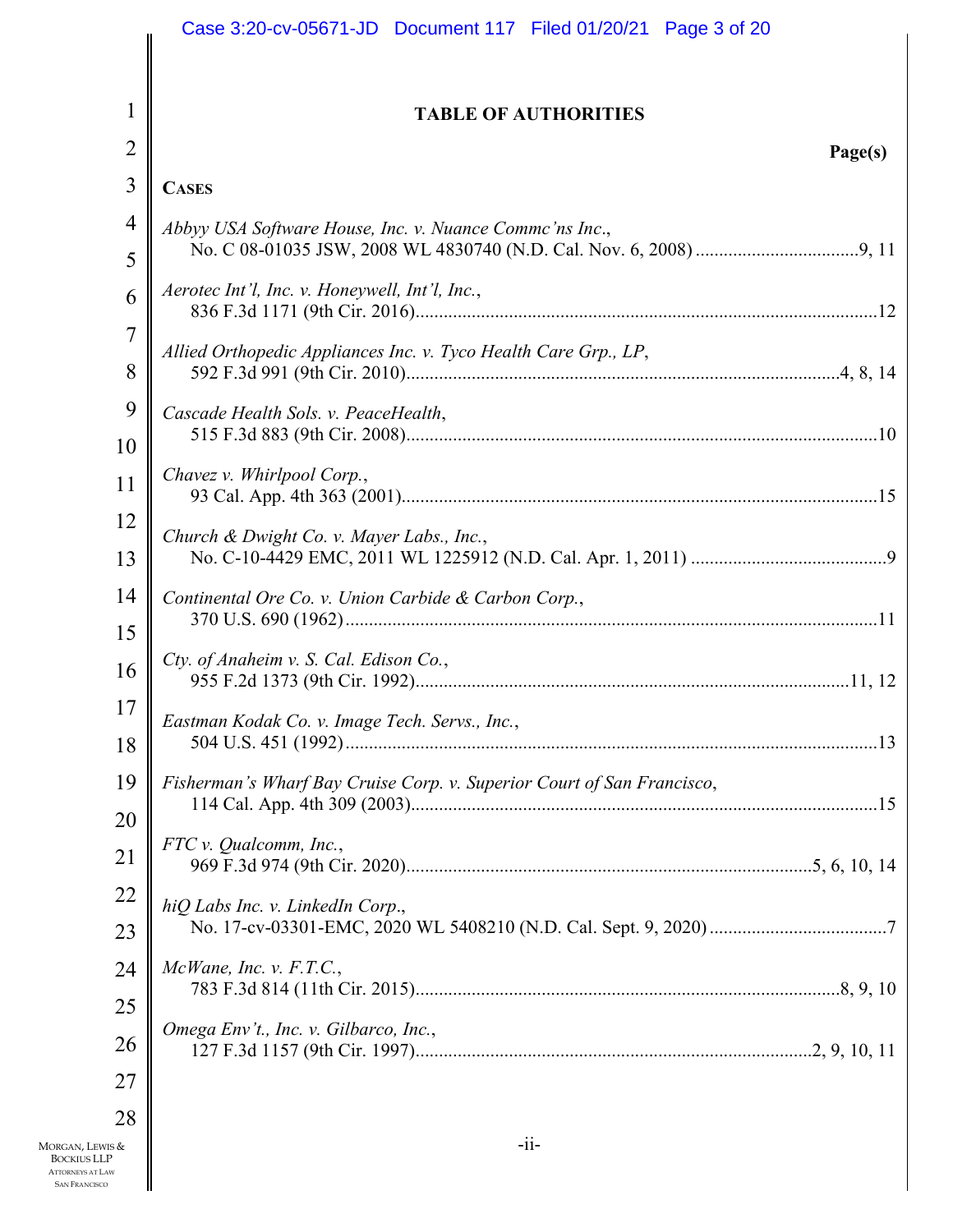|                                                                       | Case 3:20-cv-05671-JD  Document 117  Filed 01/20/21  Page 4 of 20 |
|-----------------------------------------------------------------------|-------------------------------------------------------------------|
|                                                                       |                                                                   |
| 1                                                                     | <b>TABLE OF AUTHORITIES</b>                                       |
| $\overline{2}$                                                        | (continued)<br>Page(s)                                            |
| 3                                                                     | Pac. Bell Tel. Co. v. linkLine Commc'ns, Inc.,                    |
| 4                                                                     |                                                                   |
| 5                                                                     | Pecover v. Electronic Arts Inc.,                                  |
| 6                                                                     | PNY Techs., Inc. v. SanDisk Corp.,                                |
| 7                                                                     |                                                                   |
| 8                                                                     | RealPage, Inc. v. Yardi Sys., Inc.,                               |
| 9                                                                     | Rick-Mik Enters. v. Equilon Enters. LLC,                          |
| 10                                                                    |                                                                   |
| 11                                                                    | Sambreel Holdings LLC v. Facebook, Inc.,                          |
| 12                                                                    |                                                                   |
| 13                                                                    | Schneider v. Cal. Dept. of Corr.,                                 |
| 14                                                                    | Toscano v. Prof'l. Golfers Ass'n.,                                |
| 15                                                                    |                                                                   |
| 16                                                                    | U.S. v. Microsoft Corp.,                                          |
| 17                                                                    |                                                                   |
| 18                                                                    | United States v. Dentsply Int'l, Inc.,                            |
| 19                                                                    | Verizon Commc'ns Inc. v. Law Offices of Curtis V. Trinko, LLP,    |
| 20                                                                    |                                                                   |
| 21                                                                    | <b>STATUTES</b>                                                   |
| 22                                                                    | Cartwright Act                                                    |
| 23                                                                    |                                                                   |
| 24                                                                    |                                                                   |
| 25                                                                    |                                                                   |
| 26                                                                    |                                                                   |
| 27                                                                    |                                                                   |
| 28<br>MORGAN, LEWIS &                                                 | $-iii-$                                                           |
| <b>BOCKIUS LLP</b><br><b>ATTORNEYS AT LAW</b><br><b>SAN FRANCISCO</b> |                                                                   |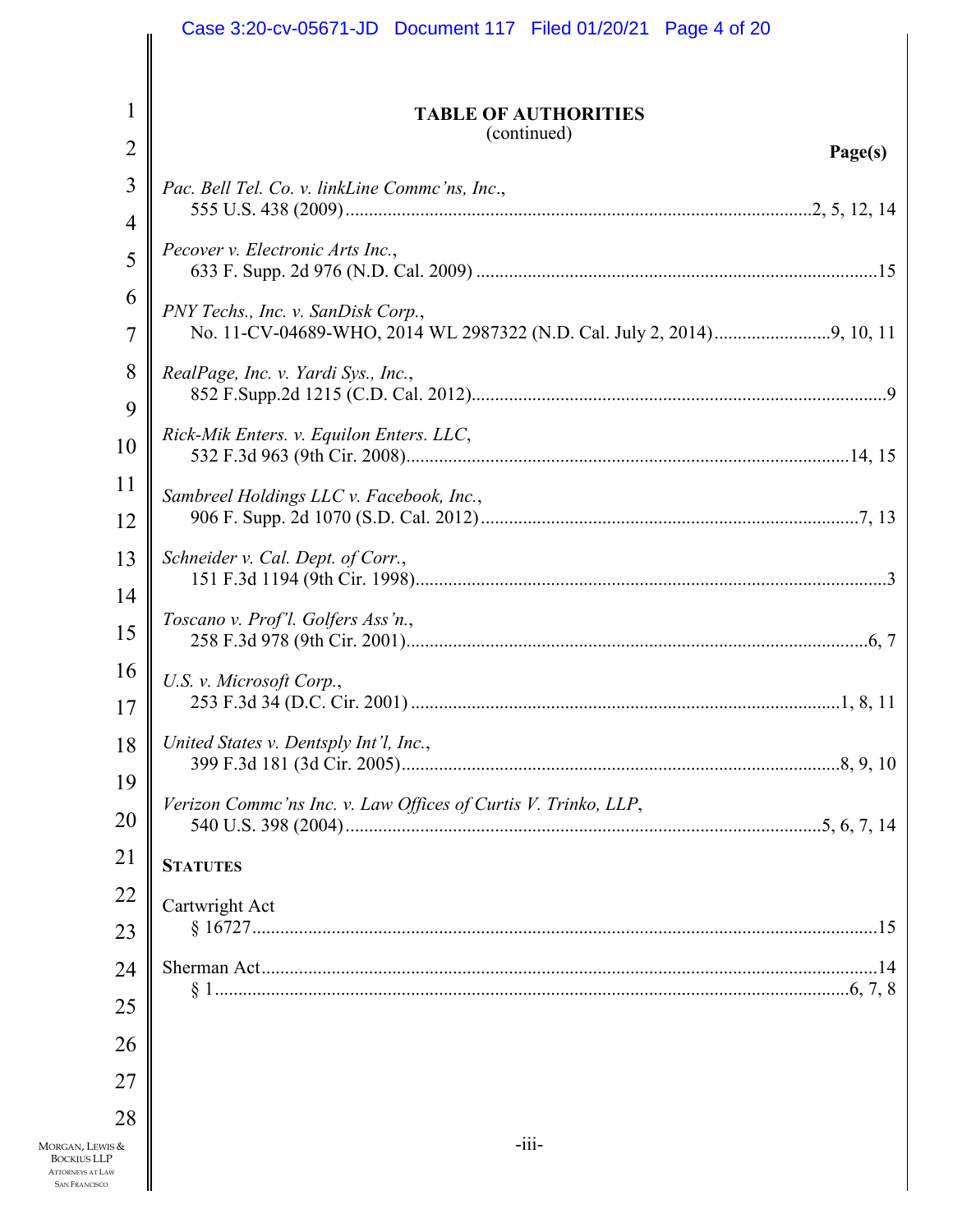# 1

## **I. INTRODUCTION**

2 3 4 5 6 7 8 9 Epic Games and Developer Plaintiffs (collectively "Plaintiffs") oppose Google's Motion to Dismiss ("Opp.") by mischaracterizing their own allegations and misstating controlling law. Plaintiffs' chief argument is that their claims "are not based on any duty for Google to open Google Play to competing app developers" because they purportedly want the "freedom *not to deal* with Google." Opp. at 1. This argument runs counter to their Complaints, which make clear that any supposed "freedom not to deal" with Google would force Google to change how it operates the Android operating system ("OS") and Google Play Store in ways Plaintiffs prefer. But that is not what the antitrust laws require.

10 11 12 13 14 15 16 17 18 19 20 Plaintiffs argue that Google "blocks or burdens virtually *all* the ways by which a competing app distributor may reach Android users." *Id*. Their pleadings, however, identify only one act that allegedly "blocks" competing app distributors—Google's refusal to distribute competing app stores in Google Play. As a matter of law, this is not a basis for antitrust liability. Plaintiffs' Complaints otherwise challenge Google conduct that they argue only "burdens," "discourages," or "makes unpleasant"—but does not actually *foreclose*—competition. They nonetheless argue that the antitrust laws should require Google to change its unilateral practices, including by: (1) aiding rival app stores, (2) designing products with security settings and warnings more to Plaintiffs' liking, and (3) otherwise dealing with Plaintiffs on their preferred terms (*e.g.*, removing participation requirements for Google's App Campaigns program). Again, the law rejects Plaintiffs' arguments as a basis for antitrust liability.

21 22 23 24 Plaintiffs minimize controlling Supreme Court and Ninth Circuit authority, and repeatedly invoke the D.C. Circuit's *Microsoft* decision to support their app distribution claims. But *Microsoft*, which does not bind this Court, involved markedly different conduct that actually *foreclosed*, rather than merely "burdened," competitors.

1 Case Nos. 3:20-cv-05671-JD; 3:20-cv-05792-JD 25 26 27 28 Plaintiffs' argument that they have sufficiently pled "substantial foreclosure," or that it is a question of fact to address at a later stage, is likewise legally unsound. Where alternative routes of distribution are not only possible, but actually used, there is no foreclosure sufficient to make out an antitrust claim. Here, Plaintiffs affirmatively allege distribution alternatives, *i.e.*, OEMs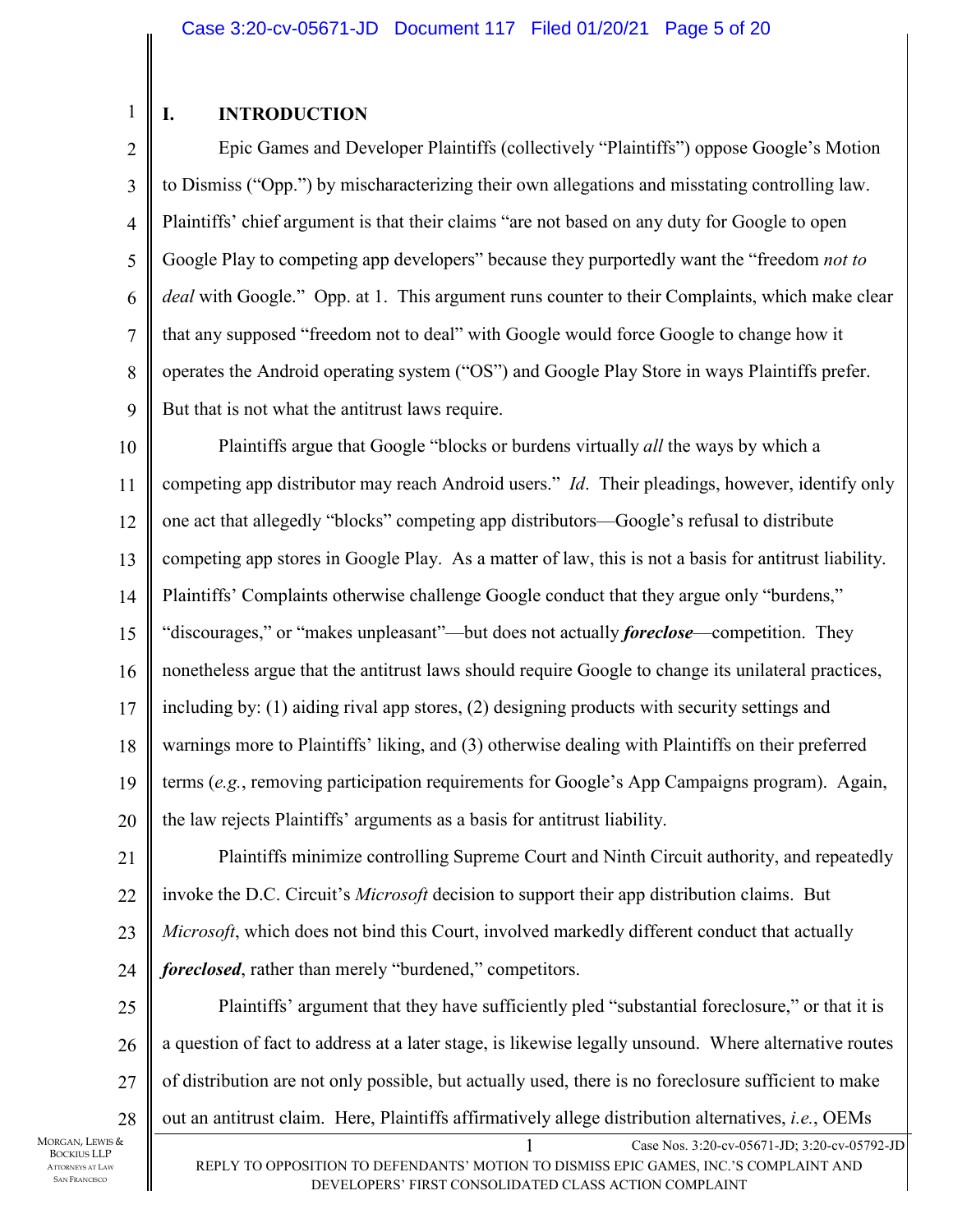## Case 3:20-cv-05671-JD Document 117 Filed 01/20/21 Page 6 of 20

pre-install competing app stores (*e.g.*, the Samsung Galaxy Store), and users can directly download apps from a developer's website. Thus, competing app stores (and app developers generally) "are free to [distribute] directly, to develop alternative distributors, or to compete for the services of the existing [OEMs]. Antitrust laws require no more." *Omega Env't., Inc. v. Gilbarco, Inc.*, 127 F.3d 1157, 1163 (9th Cir. 1997).

6 7 8 9 Nor can Plaintiffs meet their burden of pleading foreclosure by arguing that Google's conduct as a whole is anticompetitive. As Google's motion shows, all of its conduct is lawful, and viewing Plaintiffs' allegations "as a whole" cannot turn independently lawful conduct into an antitrust violation. Nothing plus nothing still equals nothing.

10 11 12 13 14 15 16 17 Finally, Plaintiffs' attempt to save their "tying" claims again requires them to walk away from their own allegations. The Complaints concede that developers can distribute apps through Google Play without using Google Play's billing system (*e.g.*, by offering apps for free or in ways that don't involve any in-app purchases ("IAP")). They also admit that a developer can distribute apps or in-app products to consumers directly or through app stores other than Google Play. But they never allege that Google requires developers, as a condition of using Play, to agree not to use competing billing systems when they distribute through these other avenues. This obviates any coercion and renders Plaintiffs' tying claims deficient as a matter of law.

18 Plaintiffs' Complaints should be dismissed.

19

1

2

3

4

5

20 21

22

**WITH THE ALLEGED ANDROID APP DISTRIBUTION MARKET** 

**A. Google Is Under No Obligation To Deal With Plaintiffs On Plaintiffs' Preferred Terms or at All** 

**II. PLAINTIFFS FAIL TO STATE AN ANTITRUST CLAIM IN CONNECTION** 

Plaintiffs cannot dispute that Google has no duty to aid competitors and is "free to choose

23 the parties with whom [it] will deal, as well as the prices, terms, and conditions of that dealing."

24 *Pac. Bell Tel. Co. v. linkLine Commc'ns, Inc*. ("*linkLine*"), 555 U.S. 438, 448 (2009).

25 Accordingly, they attempt to recast their Complaints.

26 27 28

**Customers on Terms Plaintiffs Prefer**  Plaintiffs' Complaints, even as summarized in their opposition, Opp. at 5-9, make clear

**1. Plaintiffs Seek to Require Google to Deal with Competitors and** 

MORGAN, LEWIS & BOCKIUS LLP ATTORNEYS AT LAW SAN FRANCISCO

2 Case Nos. 3:20-cv-05671-JD; 3:20-cv-05792-JD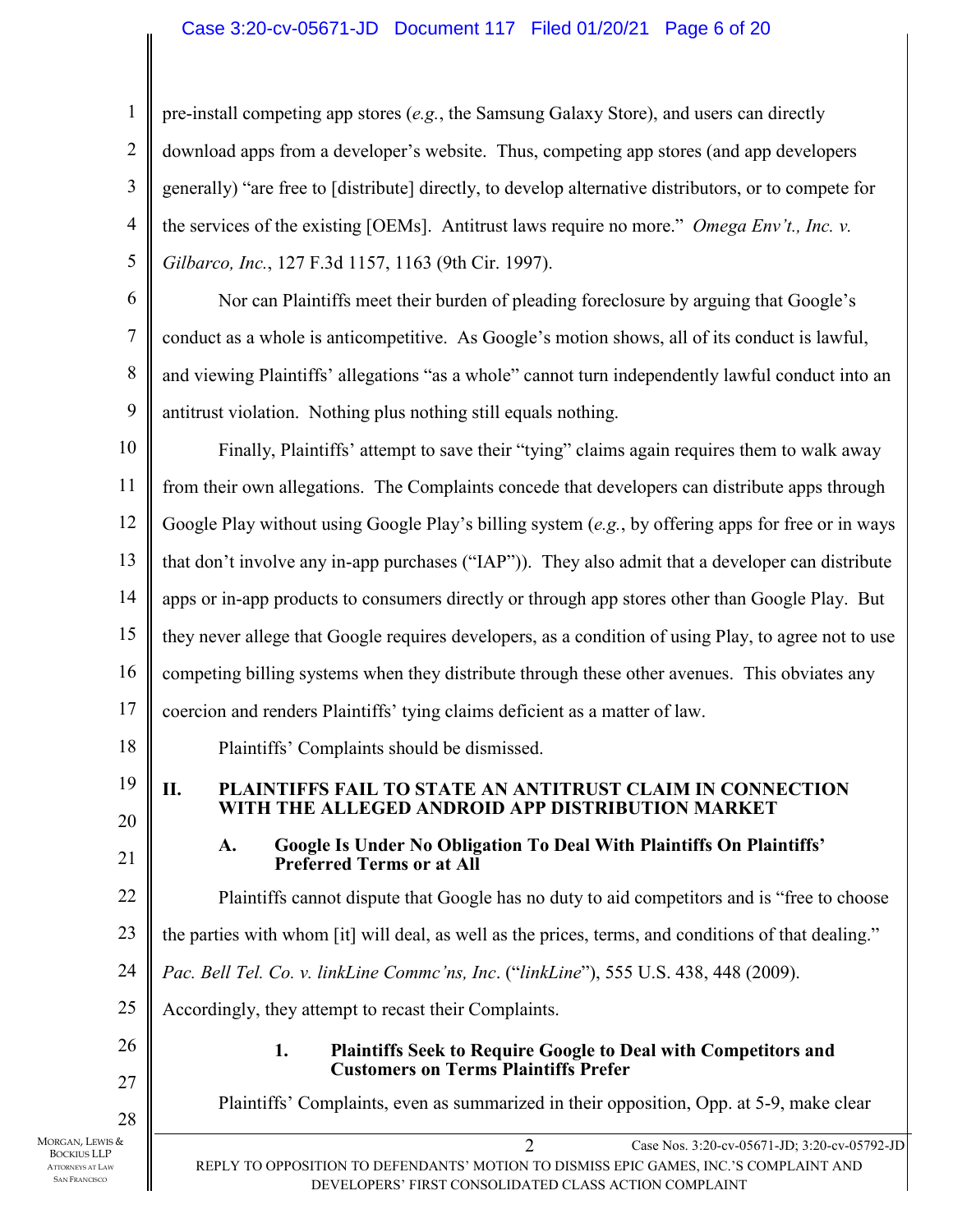## Case 3:20-cv-05671-JD Document 117 Filed 01/20/21 Page 7 of 20

that the crux of Google's challenged conduct—which Plaintiffs claim "effectively foreclose[s]" competing app distribution—reflects Google's *unilateral* refusal to distribute rival app stores on Google Play, and *unilateral* terms and technical decisions on how to protect Android users.

4 5 6 7 8 9 10 11 12 13 Thus, Plaintiffs' disavowal notwithstanding, Opp. at 1, a refusal to deal theory is the core of their Complaints. Plaintiffs allege "Google prohibits any app developer that wants to distribute its apps through the Play Store from also distributing any competing app store through the Play Store." PSB ¶101; Epic ¶89; *see also* Epic Count 3. They also claim Google Play is the "logical and effective way to distribute app stores—which are themselves mobile apps." PSB ¶101; *see also* Epic ¶89 ("competitive app stores … are mobile apps that could easily be distributed through the Google Play Store"). And, allegedly, "by prohibiting app developers from distributing app store apps through the Play Store, Google has effectively foreclosed any alternative." PSB ¶104; Epic ¶92. These allegations patently involve a refusal to deal theory that fails to state an antitrust claim as a matter of law. *See* ECF 91 (Motion to Dismiss ("MTD")) at 9-11.

14 15 16 17 18 Plaintiffs attempt to diminish these allegations by arguing that Google's alleged refusal to aid rival app stores is "just another way … Google forecloses alternative paths for making app stores available to users of Android." Opp. at 8. Plaintiffs cannot, however, "rewrite" their own allegations to avoid their clear assertion of a refusal to deal. *See Schneider v. Cal. Dept. of Corr.*, 151 F.3d 1194, 1197 n.1 (9th Cir. 1998).

3 Case Nos. 3:20-cv-05671-JD; 3:20-cv-05792-JD 19 20 21 22 23 24 25 26 27 28 Nor can Plaintiffs escape their insufficient refusal to deal theory of liability based on Google's other allegedly anticompetitive conduct. In relevant part, this additional challenged conduct also reflects Google's unilateral refusal to deal or to deal on terms it has unilaterally defined—conduct that is lawful under the antitrust laws. MTD at 9-13. For example, Plaintiffs aggressively challenge Google's unilateral security settings and warnings for when apps (including app stores) are directly downloaded from third-party sources. Opp. at 7; *see also* Epic ¶97, PSB ¶119 (alleging that warnings about potential malware and security risks require users to change a setting and click "OK" before continuing). Plaintiffs do not dispute, however, that while some app developers and some users may prefer different settings and warnings, Google *unilaterally* determines those settings and warnings.

MORGAN, LEWIS & BOCKIUS LLP ATTORNEYS AT LAW SAN FRANCISCO

1

2

3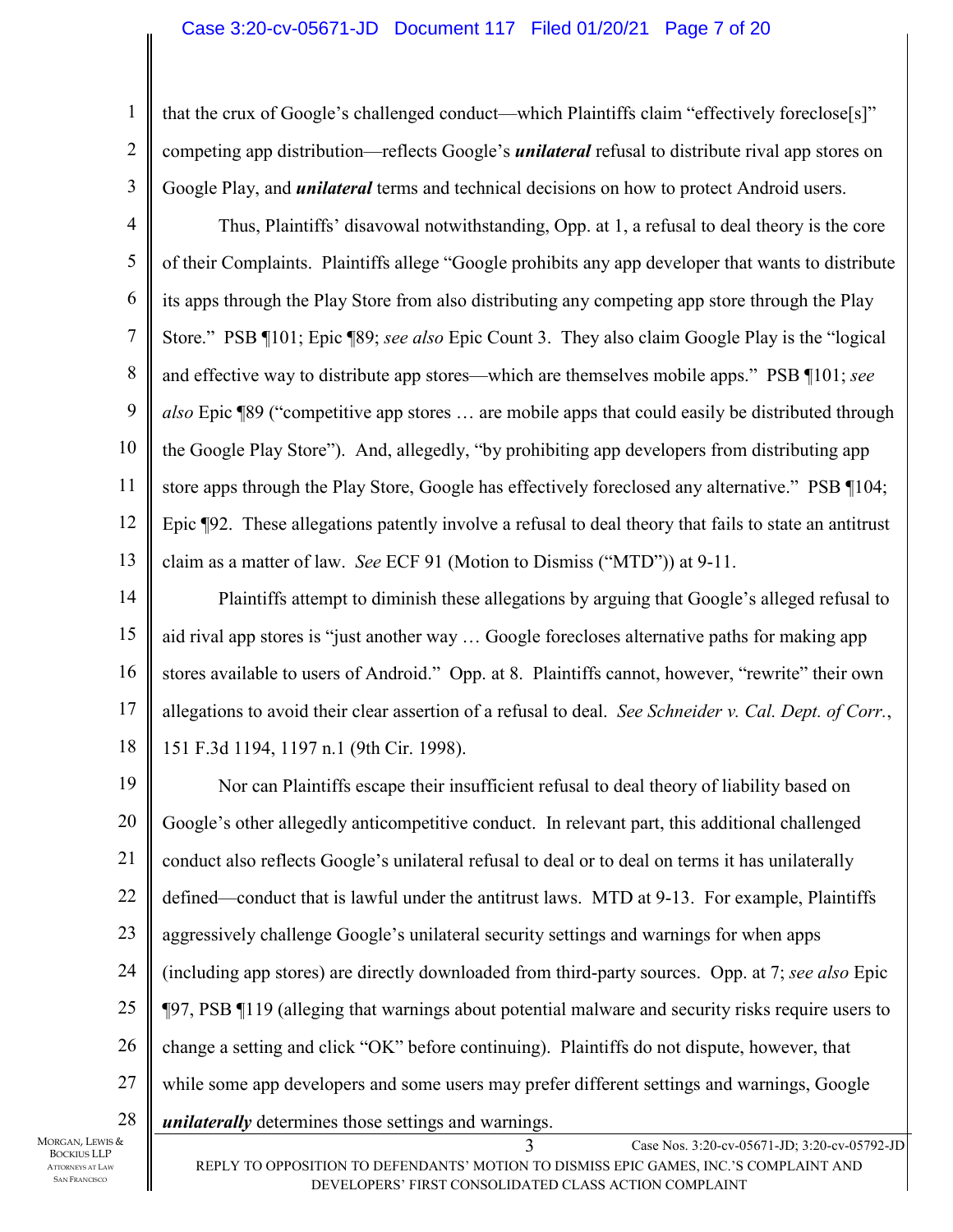## Case 3:20-cv-05671-JD Document 117 Filed 01/20/21 Page 8 of 20

4 Case Nos. 3:20-cv-05671-JD; 3:20-cv-05792-JD REPLY TO OPPOSITION TO DEFENDANTS' MOTION TO DISMISS EPIC GAMES, INC.'S COMPLAINT AND 1 2 3 4 5 6 7 8 9 10 11 12 13 14 15 16 17 18 19 20 21 22 23 24 25 26 27 28 The same is true for Plaintiffs' other allegations challenging Google's conduct protecting users from malware. These include Google allegedly: (1) refusing to provide apps (or app stores) installed through direct download with "permissions" to automatically update without the user's approval; (2) offering an optional "Advanced Protection Program" that prevents direct downloading for "[c]onsumers who have enrolled" in the service; and (3) disabling apps that pose a potential security threat. Opp. 7-8, Epic ¶98-99, PSB ¶124. Plaintiffs may prefer if Google adopted different security measures, but they cannot dispute they want Google to change its unilateral practices to address security concerns on Android, which, in the context of product design, is not a basis for antitrust liability. *See Allied Orthopedic Appliances Inc. v. Tyco Health Care Grp., LP*, 592 F.3d 991, 999-1000 (9th Cir. 2010); MTD at 18. Plaintiffs' conclusory allegations and arguments that Google's security measures are "pretextual" or unnecessary, Opp. 7-8, miss the point. When it comes to improved product design, "[t]here is no room in this analysis for balancing the benefits or worth of a product improvement against its anticompetitive effects," i.e., "the resulting injuries to competitors." *Allied Orthopedic*, 592 F.3d at 1000. Plaintiffs also contend that whether Google's security warnings are in response to real malware and security concerns is a factual issue that goes beyond the Complaints. Opp. at 20. That too is wrong. Plaintiffs' Complaints allege facts showing security concerns are real. *E.g.*, PSB  $\P$ 111, Epic  $\P$ 103 (malware and security concerns are real); PSB ¶144 n.143 ("security fears [from direct downloading] could be avoided if Google Play permitted the distribution of alternative game-store clients through Google Play"), PSB ¶114 (Google should expend resources to "scrutinize" competing app stores and, if they meet some unspecified criteria, authorize distribution through Google Play). Finally, Plaintiffs' argument that Google's "App Campaigns" program is anticompetitive also cannot avoid that this is a refusal to deal claim. Opp. at 8. Plaintiffs allege that to participate in App Campaigns, "Google requires that app developers list their app in either the Google Play Store (to reach Android users) or in the Apple App Store (to reach Apple iOS users)." Epic ¶93, PSB ¶105. These allegations, again, reflect nothing more than Google's unilaterally established eligibility requirements for participating in the program.

DEVELOPERS' FIRST CONSOLIDATED CLASS ACTION COMPLAINT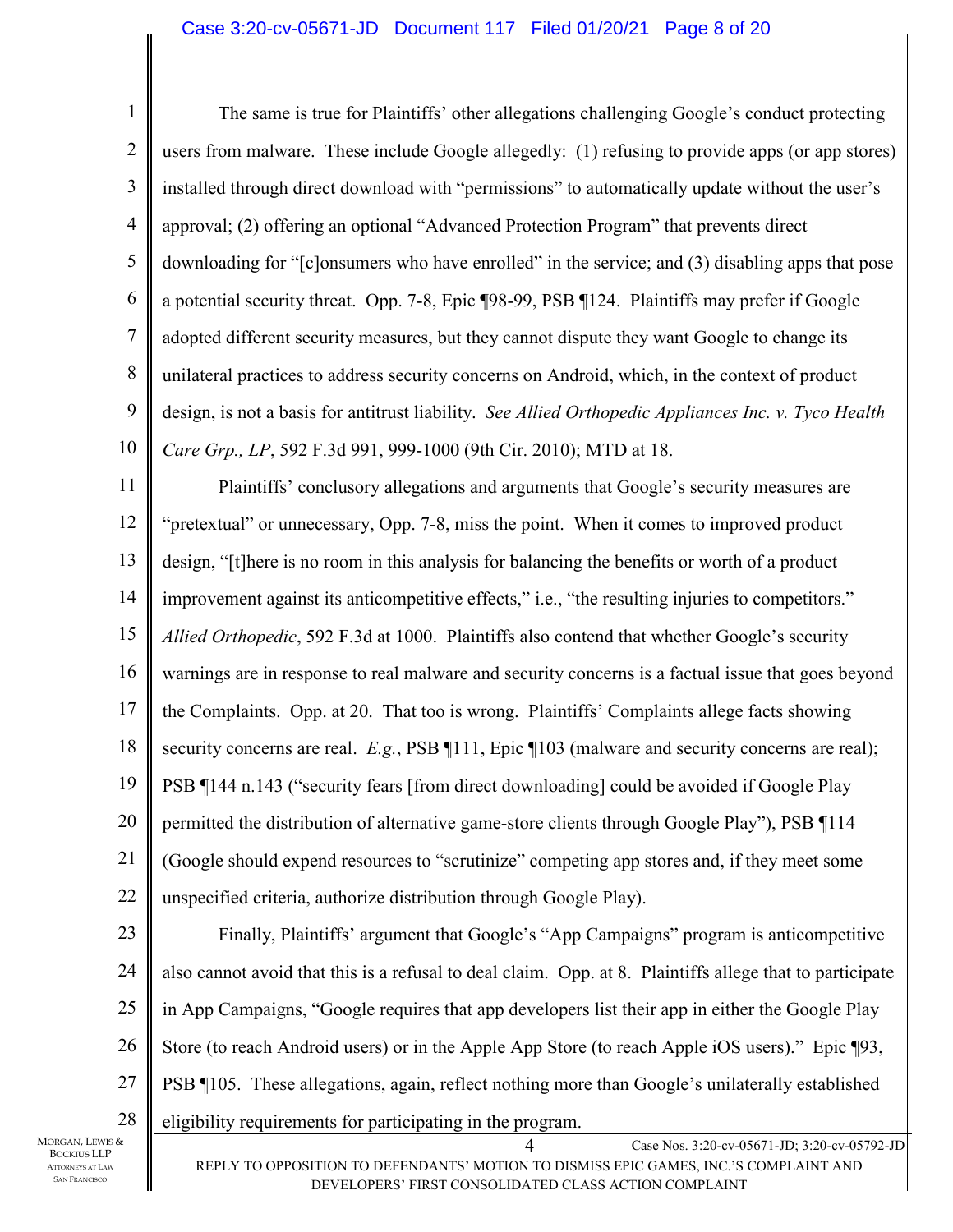4

5

6

7

8

9

10

11

12

13

14

15

16

17

1

## **2. Plaintiffs Fail to Distinguish Controlling Law that Bars Their Refusal to Deal Claims**

Plaintiffs' core refusal to deal theory fails under controlling precedent—*Verizon Commc'ns Inc. v. Law Offices of Curtis V. Trinko, LLP*, 540 U.S. 398 (2004) ("*Trinko*"), *linkLine*, 555 U.S. 438, and *FTC v. Qualcomm, Inc.*, 969 F.3d 974 (9th Cir. 2020) ("*Qualcomm*").

Plaintiffs attempt to distinguish *Trinko* by arguing Verizon did not take "affirmative steps to restrict competitors' access to customers" but just provided "insufficient assistance." Opp. at 14. This mischaracterizes *Trinko*, which in no way turned on any distinction between "affirmative steps" and "insufficient assistance." Indeed, "insufficient assistance" and "affirmative steps" can characterize the same conduct. For example, in *Trinko*, Verizon allegedly violated a duty under the Telecommunications Act of 1996 to allow competitors to connect to its telephone network by leaving orders from competitors unfulfilled or filling competitors' orders on a discriminatory basis—*i.e*., it provided insufficient assistance by failing to fulfill orders or it affirmatively discriminated against rivals. 540 U.S. at 404. The same could be said here—*i.e.*, Plaintiffs allege Google provided insufficient assistance by refusing to (i) distribute competing app stores in Google Play, (ii) allow direct downloading without security warnings, or (iii) provide "permissions" for background updating of apps. *Trinko* is therefore on point.

18 19 20 21 22 23 24 25 26 27 So is *linkLine*. Relying on *Trinko*, *linkLine* held that charging rivals a high wholesale price for DSL access and charging consumers a low retail price for DSL Internet service, which "allegedly 'exclude[d] and unreasonably impede[d] competition," did not violate the antitrust laws. 555 U.S. at 442-43. The Supreme Court explained that "[a]s a general rule, businesses are free to choose the parties with whom they will deal, as well as the prices, terms, and conditions of that dealing." *Id*. at 448. Plaintiffs argue that their allegations "do not turn on the 'prices, terms, and conditions' of agreements between Google and competing app distributors." Opp. at 14. *linkLine*'s "general rule," however, is not limited to terms of agreements with *competitors*. Plaintiffs cannot escape that their allegations of Google's purported "interference with [competitors'] ability to access Android users," *id*., all involve the terms by which Google unilaterally deals with developers and consumers who choose, at their own volition, to use and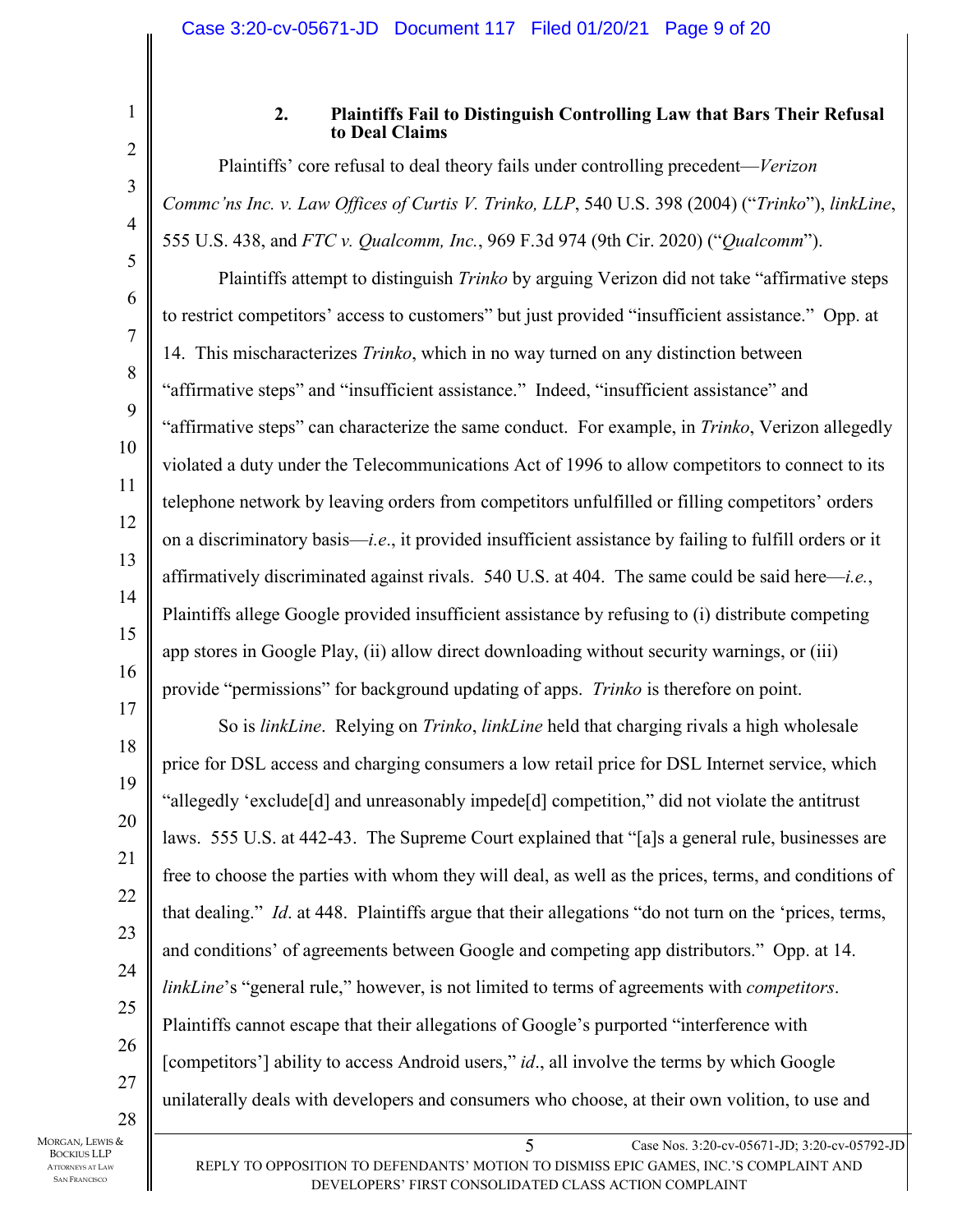## Case 3:20-cv-05671-JD Document 117 Filed 01/20/21 Page 10 of 20

benefit from Google Play. Here, in addition to Google's refusal to distribute rival app stores on Google Play, the Complaints target Google's terms and conditions for use of its products and services—for example, the terms of Google's App Campaign Program or the security warnings integrated into the Android OS.

5 6 7 8 9 10 11 The Ninth Circuit's recent *Qualcomm* decision also controls. Plaintiffs argue that *Qualcomm* is inapplicable because they "do not claim that Google has a standalone duty under the antitrust laws to deal with its competitors." Opp. at 14-15. But, *Qualcomm*'s holding does not limit *Trinko* to standalone duty to deal claims. In fact, in *Qualcomm*, the FTC alleged an overarching scheme to monopolize the relevant markets, of which Qualcomm's refusal to deal with competitors was but one part. 969 F.3d at 987. The Ninth Circuit nevertheless followed *Trinko* and held there was no duty to deal. *Id*. at 1003-05.

12

13

14

15

16

1

2

3

4

**3. Plaintiffs Mischaracterize Unilateral Policies as "Concerted Action"**  Controlling authority in this Circuit holds that unilaterally setting business terms and conditions is not concerted action under Section 1 of the Sherman Act, and calling it "concerted action" does not convert a defective refusal to deal claim into an antitrust violation. MTD 12-13. Plaintiffs' attempts to distinguish this law fails.

6 Case Nos. 3:20-cv-05671-JD; 3:20-cv-05792-JD 17 18 19 20 21 22 23 24 25 26 27 28 MORGAN, LEWIS & In *Toscano v. Prof'l. Golfers Ass'n.*, 258 F.3d 978, 981-82 (9th Cir. 2001), the plaintiff claimed that PGA Tour contracts that required local sponsors to run tournaments in accord with PGA Tour rules violated Section 1. The Ninth Circuit rejected this theory, holding that where one party "merely agreed to purchase products or provide a service under conditions set by the other party," there is no "conscious commitment to a common scheme designed to achieve an unlawful objective" that could give rise to a Section 1 claim. *Id*. at 984 (quoting *Monsanto Co. v. Spray-Rite Serv. Corp.*, 465 U.S. 752, 764 (1984)). Plaintiffs argue that "unlike the tournament sponsors in *Toscano*, Google itself establishes and enforces the anticompetitive provisions." Opp. at 16. That is irrelevant. *Toscano* holds that liability for "concerted action" requires a "conscious commitment" by *both* parties to the contract to implicate Section 1. *Id*. at 983-84. Here, Plaintiffs allege no such "conscious commitment" by any counterparty and, to the contrary, expressly aver that Google unilaterally sets the "non-negotiable" terms of its agreements with

BOCKIUS LLP ATTORNEYS AT LAW SAN FRANCISCO

DEVELOPERS' FIRST CONSOLIDATED CLASS ACTION COMPLAINT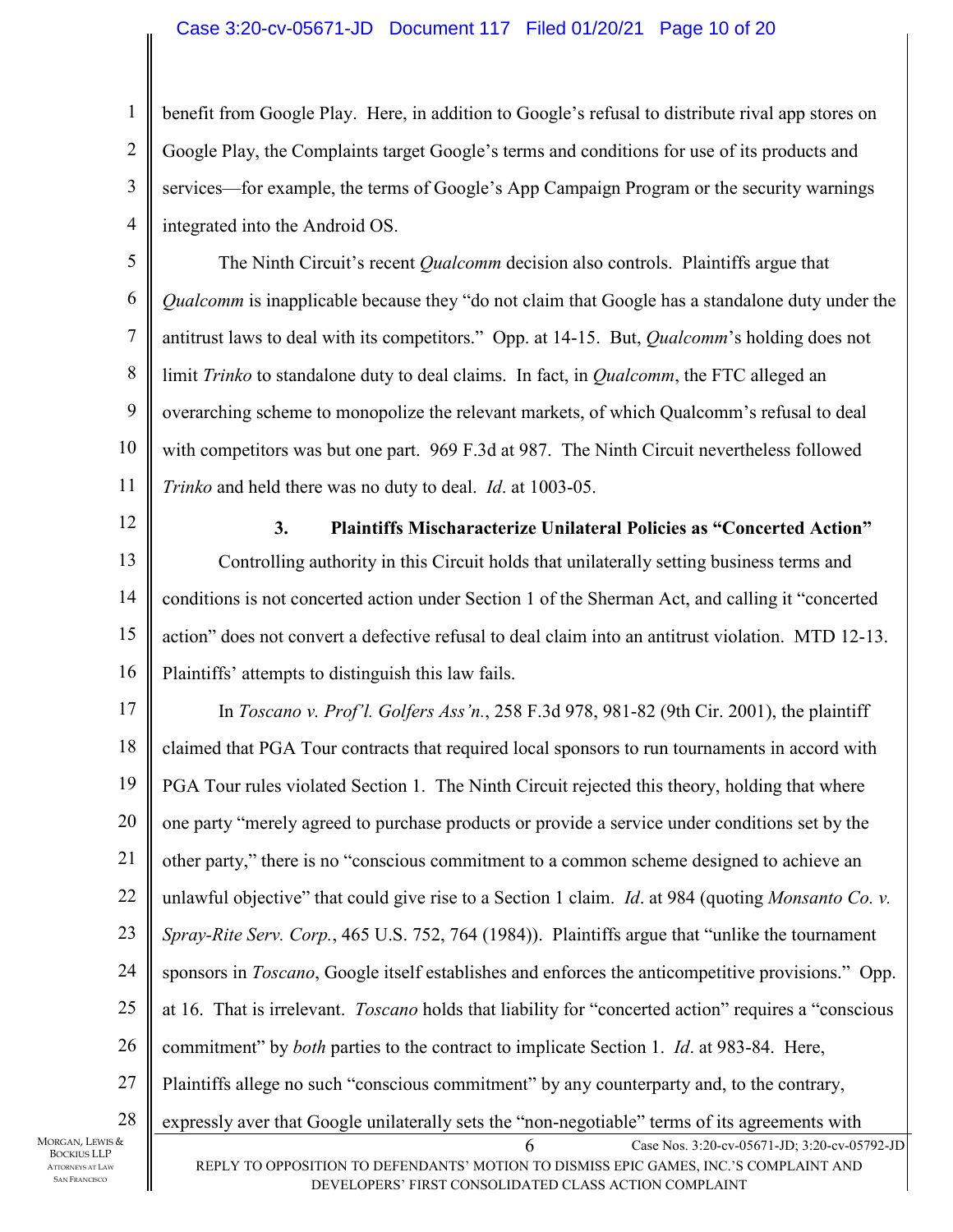developers, and thus there is no "concerted action." MTD at 13.

1

BOCKIUS LLP ATTORNEYS AT LAW SAN FRANCISCO

Case Nos. 3:20-cv-05671-JD; 3:20-cv-05792-JD REPLY TO OPPOSITION TO DEFENDANTS' MOTION TO DISMISS EPIC GAMES, INC.'S COMPLAINT AND DEVELOPERS' FIRST CONSOLIDATED CLASS ACTION COMPLAINT 2 3 4 5 6 7 8 9 10 11 12 13 14 15 16 17 18 19 20 21 22 23 24 25 26 27 28 MORGAN, LEWIS & Plaintiffs' efforts to distinguish *Sambreel Holdings LLC v. Facebook, Inc.*, 906 F. Supp. 2d 1070, 1077 (S.D. Cal. 2012), likewise fall short. Plaintiffs argue that even though the district court found no horizontal conspiracy among competitors, it *did* find that Sambreel alleged "independent agreements between each app developer and Facebook." Opp. at 16 (quoting *Sambreel*, 906 F. Supp. 2d at 1076). That mischaracterizes *Sambreel*'s holding. The court first dismissed plaintiff's Section 1 claim because, as here, the complaint failed to allege a "concerted effort among the Application Developers and Facebook … *as opposed to unilateral action on the part of Facebook*." 906 F. Supp. 2d at 1076 (emphasis added). Only then, for the sake of argument, did it make the statement quoted by Plaintiffs (introduced by the words "At most" words Plaintiffs conveniently omit), and dismissed the Section 1 claim anyway. *Id.* at 1076. Plaintiffs' efforts to blur *Sambreel*'s distinction between unilateral and concerted conduct fail. *hiQ Labs Inc. v. LinkedIn Corp*., No. 17-cv-03301-EMC, 2020 WL 5408210 (N.D. Cal. Sept. 9, 2020), likewise disposes of Plaintiffs' claims. There, the district court dismissed Section 2 claims under the *Trinko* line of cases. *Id*. at \*8-9, \*13. The plaintiff there, as here, "trie[d] to get around this problem by claiming … concerted action between LinkedIn and its members based on LinkedIn's User Agreement" under Section 1 of the Sherman Act. *Id*. at \*12. This district court rejected this maneuver, holding that LinkedIn's User Agreement was not "concerted action" for purposes of Section 1. *Id.* at \*12. Plaintiffs ignore this holding, and point to the court's statement that "a contract between a buyer and seller" can satisfy "the concerted action element of section 1 … where the seller coerces a buyer's acquiescence in a tying arrangement." Opp. at 17 (quoting *hiQ*, 2020 WL 5408210, at \*11 n.6). But that observation is irrelevant here, as illustrated by Count 3 of Epic's Complaint, where Epic tries to recast its claim regarding Google's refusal to distribute competing app stores as a Section 1 claim based on the DDA. This is not to say that bilateral agreements are never sufficient to establish concerted action for purposes of Section 1. Rather, based on Plaintiffs' allegations in these cases, Plaintiffs cannot transform an otherwise lawful refusal to distribute competing app stores into an antitrust violation because the concerted action element of Section 1 is not met. Cases involving tying and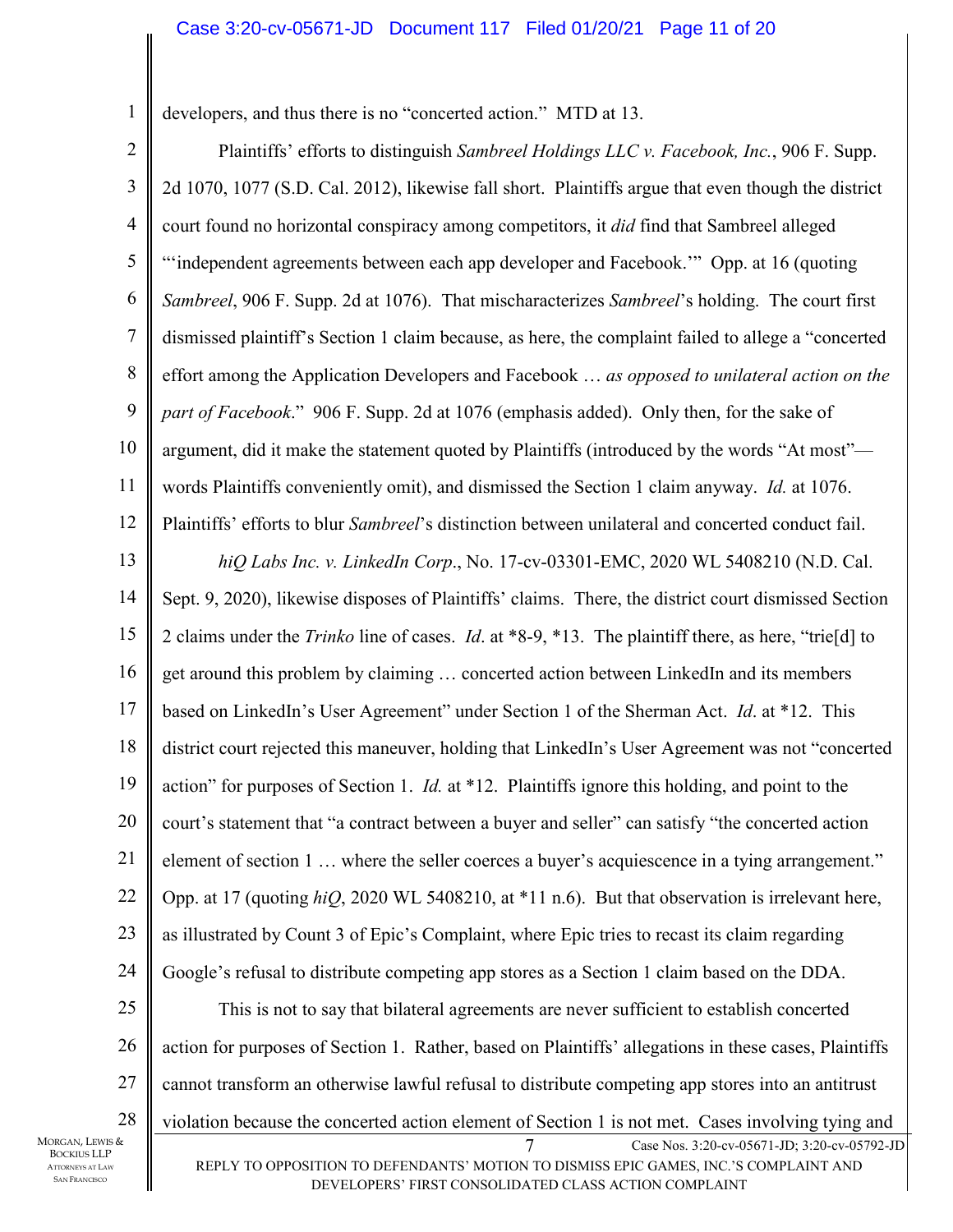exclusive dealing as cited by Plaintiffs, *see, e.g.*, Opp. at 15, do not change this reality.

| I<br>I |
|--------|

1

## **B. Plaintiffs Have Alleged No Anticompetitive Harm**

3 4 5 6 7 8 Plaintiffs also fall short in defending their deficient allegations of competitive harm by arguing that Google "overplay[s] the availability of competitive alternatives by offering alternative facts." Opp. at 18. Not so. *First,* Plaintiffs ignore controlling precedent and rely instead on off-point cases. *Second,* Plaintiffs cannot escape the force of their own allegations, which negate foreclosure as a matter of law. *Third*, this case is not *Microsoft*. *Fourth*, aggregating insufficient allegations does not cure a failed theory of anticompetitive harm.

9 10

11

12

13

14

15

#### **1. Plaintiffs Ignore Controlling Ninth Circuit Law On Substantial Foreclosure**

The parties agree that Plaintiffs must allege that Google has "substantially foreclosed" competition in a relevant market. Opp. at 17; *Allied Orthopedic*, 592 F.3d at 996. However, "[i]f competitors can reach the ultimate consumers of the product by employing existing or potential alternative channels of distribution," there is no "substantial foreclosure" as a matter of law, and therefore no antitrust claim. MTD at 14 (quoting *Omega*, 127 F.3d at 1163).

16 17 18 19 20 21 22 23 24 25 26 Plaintiffs do not engage on this critical point. Instead, they argue they have alleged enough "substantial foreclosure" to clear a pleadings challenge, citing out-of-circuit cases that involve materially different circumstances. Opp. at 18-19. For example, Plaintiffs cite *United States v. Dentsply Int'l, Inc.*, 399 F.3d 181 (3d Cir. 2005), and *McWane, Inc. v. F.T.C.*, 783 F.3d 814 (11th Cir. 2015). Both of those cases, unlike here, involved exclusive dealing claims where a substantial number of distribution opportunities were eliminated. In *Dentsply*, the defendant used exclusive agreements with dealers to prohibit them from buying competitors' products, and enforced its agreements by terminating dealers who did not comply. 399 F.3d at 185. Accordingly, there was no "practical or feasible" alternative route for competitors. *Id*. at 193. Similarly, in *McWane*, the defendant imposed exclusive agreements that eliminated "alternative channels of distribution" for competitors. 783 F.3d at 839. In so holding, the Eleventh Circuit, however, recognized that "[i]f firms can use other means of distribution, or sell directly to

28 MORGAN, LEWIS & BOCKIUS LLP ATTORNEYS AT LAW SAN FRANCISCO

27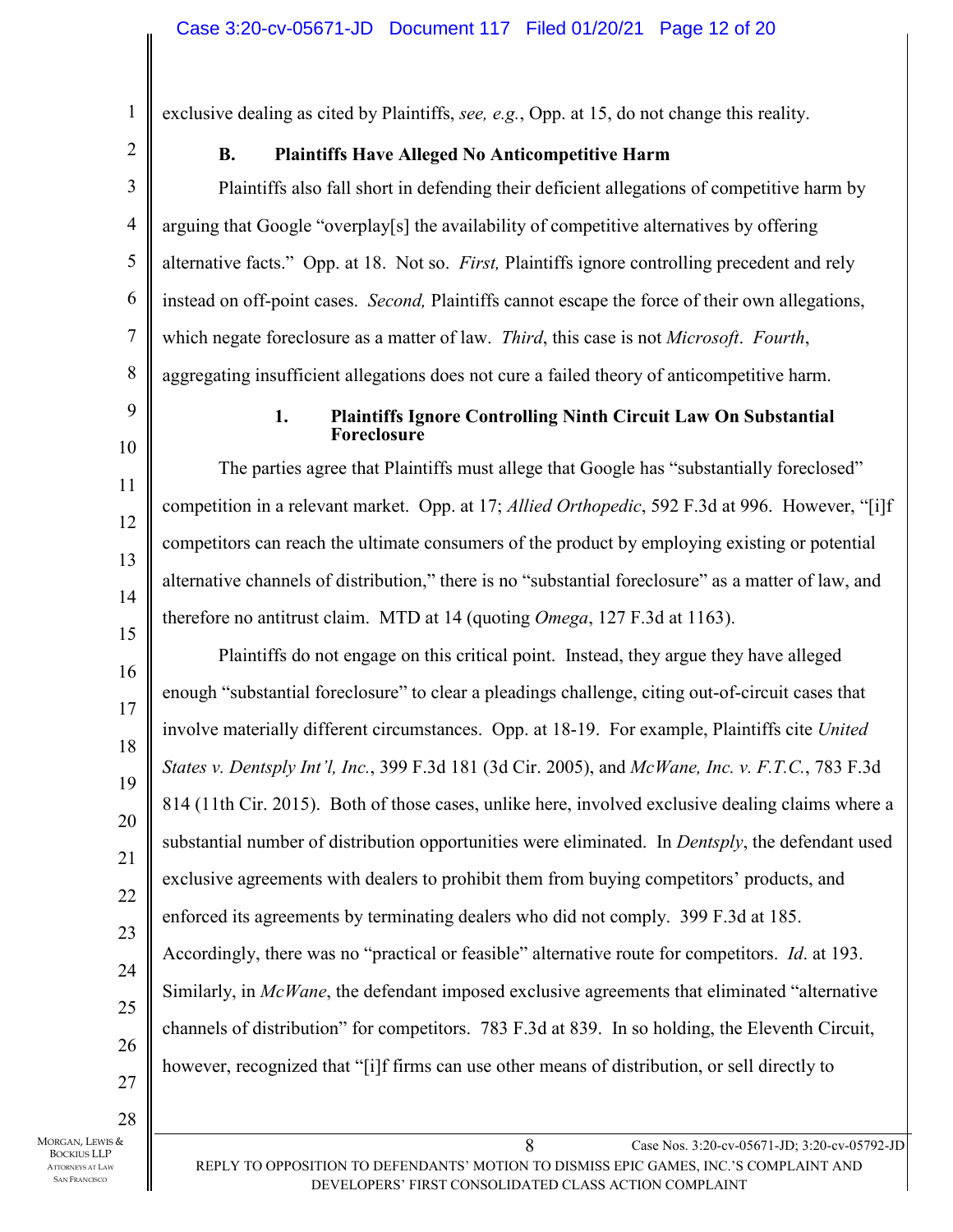consumers," then foreclosure is less likely. *Id.*<sup>1</sup>

1

9 Case Nos. 3:20-cv-05671-JD; 3:20-cv-05792-JD 2 3 4 5 6 7 8 9 10 11 12 13 14 15 16 17 18 19 20 21 22 23 24 25 26 27 28 MORGAN, LEWIS & The Ninth Circuit's decision in *Omega* addresses a different situation—the one that exists in this case. In *Omega*, a manufacturer of petroleum dispensing equipment sued a competitor, alleging competition was foreclosed by exclusive dealing agreements with "almost all" distributors of such equipment. 127 F.3d. at 1163. In contrast to *Dentsply* and *McWane*, however, "[c]ompetitors [we]re free to sell directly, to develop alternative distributors, or to compete for the services of the existing distributors." *Id*. The Ninth Circuit held "[a]ntitrust laws require no more," even though competing through "existing or potential" alternatives was difficult because of the defendant's prior exclusivity arrangements and its "proven product and strong reputation." *Id*. at 1163-64. To the extent *Denstply* or *McWane* say something different, they do not control. This Court's decision in *PNY Techs., Inc. v. SanDisk Corp.*, No. 11-CV-04689-WHO, 2014 WL 2987322, at \*9 (N.D. Cal. July 2, 2014), is in accord with *Omega*. There, the plaintiff alleged that SanDisk had exclusive contracts to sell its SD cards to 11 of the 16 major retailers, SanDisk threatened retaliation if retailers tried to terminate the arrangements, 81%-87% of SD card sales occurred through retailers, and no other major manufacturer of SD cards "had any meaningful success in building a direct sales channel" despite offering better prices. *Id*. at \*2-3. The court dismissed the complaint for failure to allege substantial foreclosure because plaintiff failed to "plead that there are no 'potential alternative channels of distribution' by which the plaintiff can reach ultimate consumers." *Id*. at \*9 (quoting *Omega*, 127 F.3d at 1163); *see also Abbyy USA Software House, Inc. v. Nuance Commc'ns Inc*., No. C 08-01035 JSW, 2008 WL 4830740, at \*2 (N.D. Cal. Nov. 6, 2008) (finding no foreclosure on the pleadings where there were "alternative distribution channels for the same software products"). **2. Plaintiffs' Own Allegations Negate Any Inference of Foreclosure**  This case falls squarely within *Omega* and *PNY*, and not *Dentsply* and *McWane*, as <sup>1</sup> Thus, *RealPage, Inc. v. Yardi Sys., Inc.*, 852 F.Supp.2d 1215, 1230 (C.D. Cal. 2012), and *Church & Dwight Co. v. Mayer Labs., Inc.*, No. C-10-4429 EMC, 2011 WL 1225912, \*14 (N.D. Cal. Apr. 1, 2011), are inapposite for the same reason. They involved allegations that the plaintiffs were actually foreclosed from a substantial share of the market.

BOCKIUS LLP ATTORNEYS AT LAW SAN FRANCISCO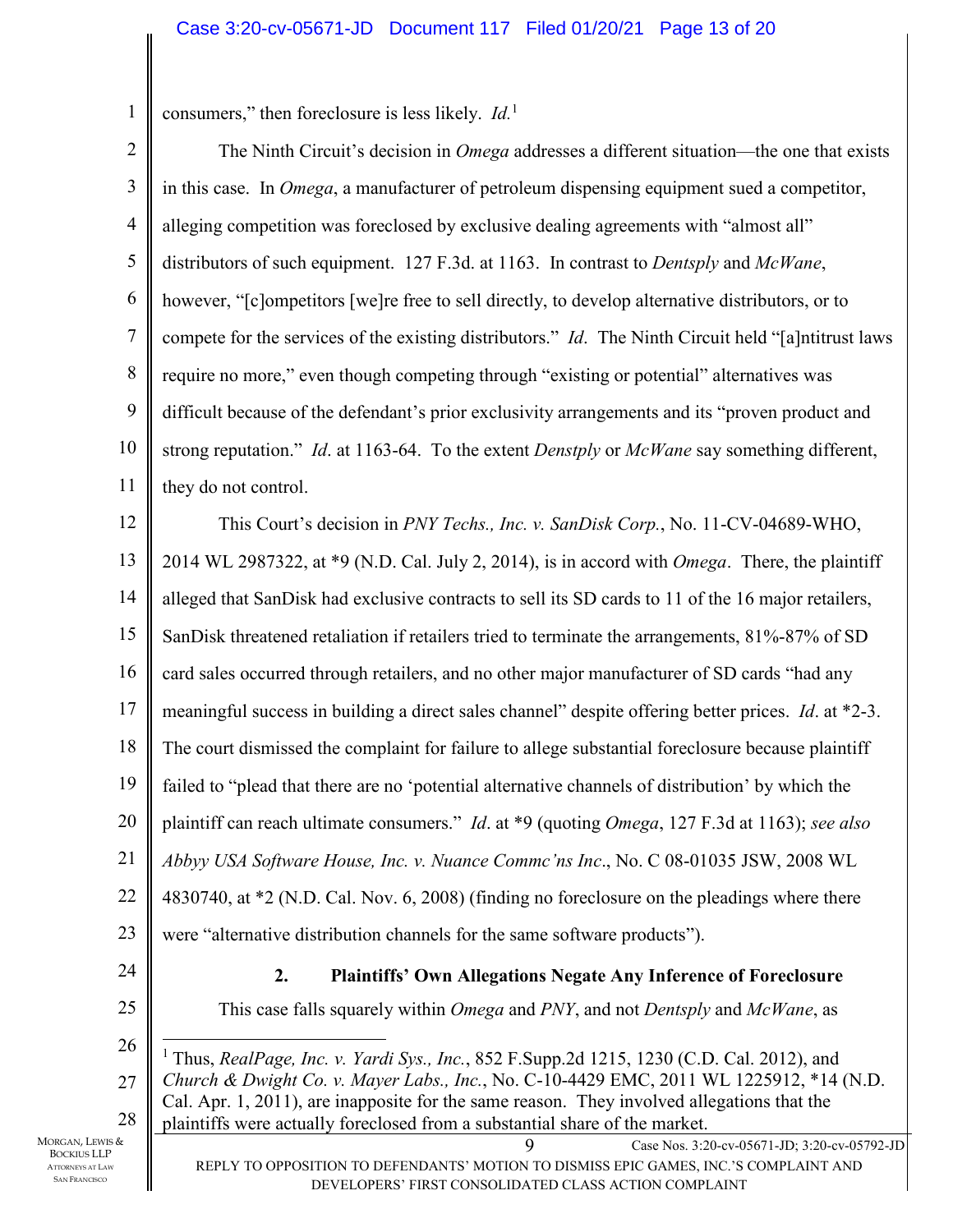1 2 3 4 5 6 7 8 Plaintiffs' own allegations make plain. Plaintiffs allege that OEMs are free to—and major OEMs, in fact, do—pre-install competing app stores, expressly acknowledging that Samsung and LG do so and that other OEMs can as well. Epic  $\P$ 71; PSB  $\P$ 74.<sup>2</sup> Plaintiffs cannot credibly claim OEMs are coerced into pre-installing Google Play instead of other app stores—indeed, Plaintiffs concede that OEMs *want* Google Play on their devices in addition to their own app stores. *See*  MTD at 16; PSB ¶74 (alleging Samsung, *which has its own app store*, wants to pre-install Google Play "due to the variety and number of apps and contents available users uniquely through the Google Play Store").

9 10 11 12 13 There is more. The Complaints acknowledge users' ability to directly download app stores, in addition to Google Play, in three short steps. PSB ¶119. Indeed, allegedly 250 million users have installed a single competing app store. PSB ¶124. And according to Plaintiffs, app developers also are able to reach consumers through direct app downloads from a developer's website or elsewhere. Epic ¶95, PSB ¶122.

14 15 16 17 18 19 20 21 22 23 Plaintiffs, therefore, plead themselves into *Omega* and *PNY*, and out of *Dentsply* and *McWane.* Likewise, Plaintiffs' allegations that "Google . . . directly prevented two OEMs from pre-installing Epic's app launcher," Opp. at 11 (citing Epic ¶¶85-86), fail to show substantial foreclosure. At most, this shows that Epic's app launcher was not available on two OnePlus and LG models, but this does not show any harm to *competition*. *See Qualcomm*, 969 F.3d at 992; *Cascade Health Sols. v. PeaceHealth*, 515 F.3d 883, 902 (9th Cir. 2008). Moreover, Epic's allegations give no indication of any alleged volume of Android devices purportedly foreclosed to competing app stores as the result of Google's alleged conduct toward OnePlus and LG. Nor do they explain how LG devices were foreclosed to competition when they allege elsewhere that LG has its own app store. Epic ¶71.

24

BOCKIUS LLP ATTORNEYS AT LAW SAN FRANCISCO

<sup>10</sup> Case Nos. 3:20-cv-05671-JD; 3:20-cv-05792-JD 25 26 27 28 MORGAN, LEWIS & <sup>2</sup> Plaintiffs try to minimize their key concession that two of the largest OEMs (Samsung and LG) pre-install their own app stores. Plaintiffs argue that because these app stores are purportedly limited to devices by the particular OEM, that "prevents them" from competing in the alleged market. Opp. at 19. But Plaintiffs explicitly include such app stores in their purported market definition. Epic ¶ 62; PSB ¶ 157. Under Plaintiffs' own allegations, they must be included in the foreclosure analysis.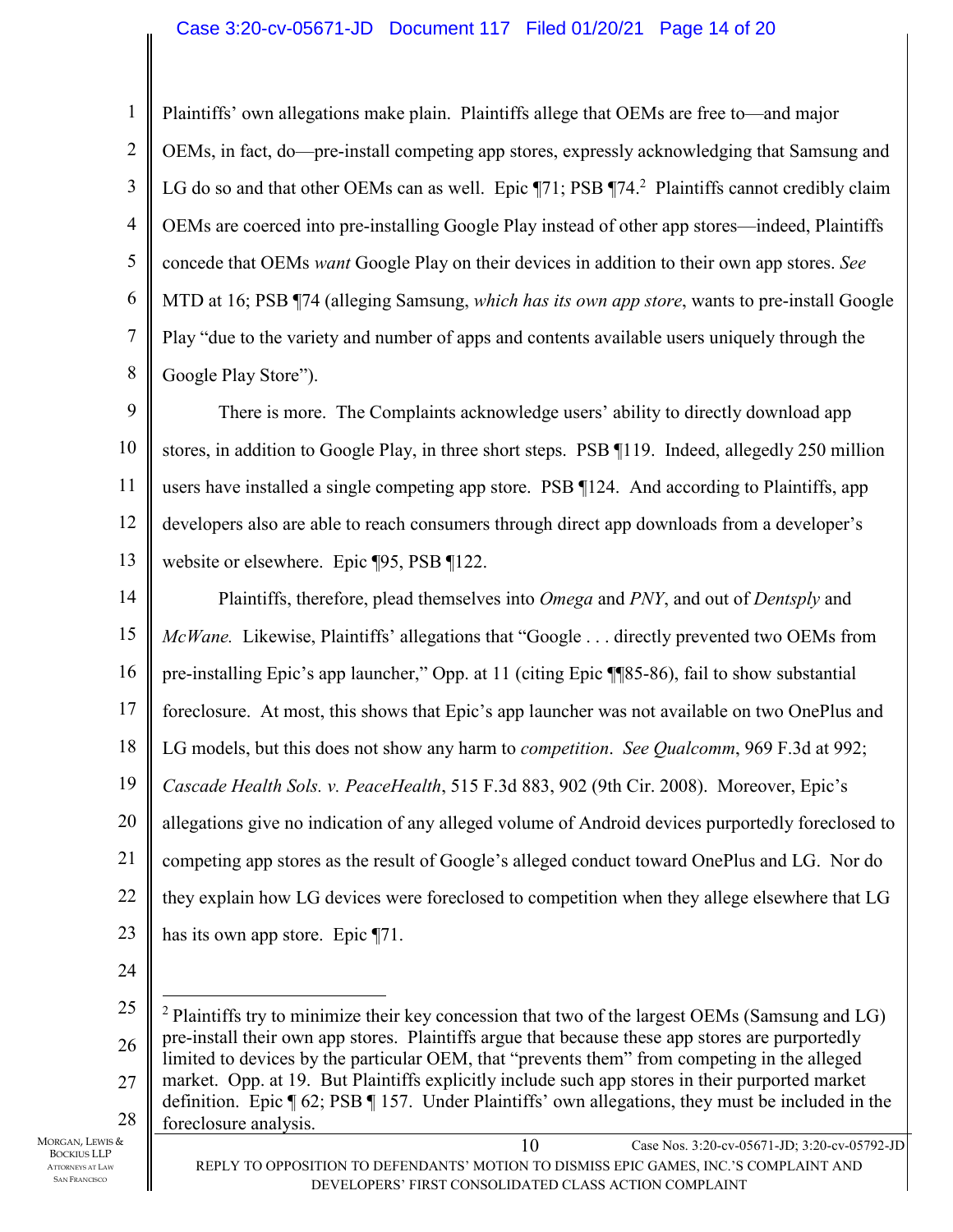3 In sum, the complaints plead facts establishing "existing or potential alternative channels of distribution," and under *Omega*, *PNY*, and *Abbyy*, this is fatal to Plaintiffs' generalized—and conclusory—assertions of foreclosure.

## **3. Plaintiffs' Reliance on the D.C. Circuit's** *Microsoft* **Decision is Misplaced**

5 6 7 8 9 10 11 12 13 14 15 16 17 18 19 20 Plaintiffs' failure to plead competitive harm is also not cured by their misplaced reliance on *U.S. v. Microsoft Corp.*, 253 F.3d 34 (D.C. Cir. 2001), which does not bind this court. Plaintiffs argue that "[i]n many ways, Google has followed Microsoft's former playbook" (Opp. at 11), but again their argument is belied by their own pleadings. In *Microsoft*, PC OEMs that licensed Windows were required to also install Microsoft's browser, Internet Explorer (IE), which OEMs allegedly did not want. 253 F.3d at 45. The court also found Microsoft made it impossible to remove IE by integrating the operating system and browser code. *Id*. at 66-67. This, in effect, precluded installation of a second browser because OEMs did not want the added costs of customer support for two browsers. *Id*. at 61, 64. Not so, here. Plaintiffs do not allege that OEMs that license Android (for free) are required to install Google Play. To the extent OEMs do, as noted it is because "they view other app stores as poor substitutes for the Google Play Store because of the lower number and lesser quality of apps they offer." Epic ¶72, *see also*  PSB ¶74. Moreover, unlike the claims in *Microsoft*, plaintiffs here allege that (1) OEMs can, and do, pre-install a second app store, and (2) Android users can download apps and app stores directly onto their devices. PSB ¶119.

21

1

2

4

## **4. Even Considering All Challenged Conduct Together, Plaintiffs Still Do Not Plead Harm to Competition**

11 Case Nos. 3:20-cv-05671-JD; 3:20-cv-05792-JD 22 23 24 25 26 27 28 Plaintiffs argue that Google mistakenly disaggregates each aspect of its conduct, and that when Google's conduct is considered "as a whole," Plaintiffs' allegations are sufficient to plead harm to competition. Opp. at 13 (citing *Continental Ore Co. v. Union Carbide & Carbon Corp.*, 370 U.S. 690, 699 (1962)). "[A] number of perfectly legal acts," however, do not equate to "overall wrongdoing." *Cty. of Anaheim v. S. Cal. Edison Co.*, 955 F.2d 1373, 1376 (9th Cir. 1992) (applying the *Continental Ore* rule). Even a finding of "slight wrongdoing in certain areas need not by itself add up to a violation." *Id*. Thus, in *Anaheim*, the Ninth Circuit rejected both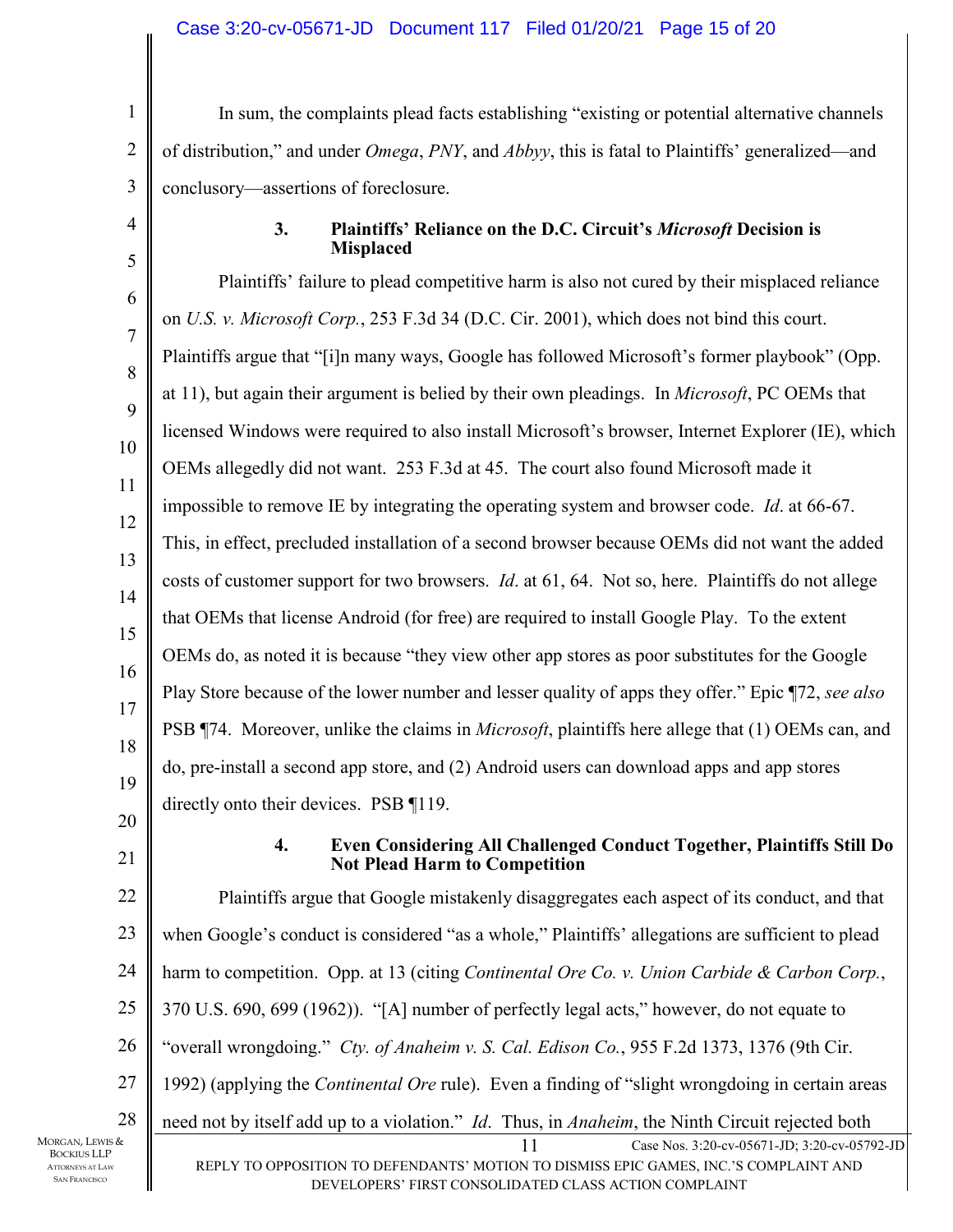## Case 3:20-cv-05671-JD Document 117 Filed 01/20/21 Page 16 of 20

12 Case Nos. 3:20-cv-05671-JD; 3:20-cv-05792-JD 1 2 3 4 5 6 7 8 9 10 11 12 13 14 15 16 17 18 19 20 21 22 23 24 25 26 27 28 the alleged "price squeeze" and "essential facilities" claims and held that "the effect of combining those claims … makes no difference in our ultimate conclusion." *Id*. *linkLine* agrees. "[A]n amalgamation of a meritless claim at the retail level and a meritless claim at the wholesale level" cannot create an antitrust violation. 555 U.S. at 452. So it is here. "A number of perfectly legal acts" cannot add up to unlawful conduct. **III. PLAINTIFFS FAIL TO STATE AN ANTITRUST CLAIM IN CONNECTION WITH THE ALLEGED ANDROID IAP PROCESSING MARKET A. Plaintiffs Do Not Allege A "Garden-Variety Illegal Tie"**  Plaintiffs assert that "Google conditions the distribution of an app [through Google Play] on the developer's agreement to use Google Billing for in-app purchases of digital content," which they describe as a "garden-variety illegal tie." Opp. at 21. This is another instance where both their own allegations and controlling authority are to the contrary. "A tie only exists where 'the defendant improperly imposes conditions that explicitly or practically require buyers to take the second product if they want the first one.'" *Aerotec Int'l, Inc. v. Honeywell, Int'l, Inc.*, 836 F.3d 1171, 1178 (9th Cir. 2016) (quoting 10 Phillip E. Areeda & Herbert Hovenkamp, *Antitrust Law* ¶ 1752b (3d ed. 2011)). In *Aerotec*, the Ninth Circuit explained a "positive tie" as one where the "sale of the desired ('tying') product is conditioned on purchase of another ('tied') product." *Id*. By contrast, a "negative tie" occurs "when the customer promises not to take the tied product from the defendant's competitor," but "courts 'rarely encounter[]' such a situation." *Id*. Plaintiffs' Complaints allege "Google has unlawfully tied distribution services for Google Play to its in-app payment processor, Google Play Billing." PSB ¶245, Epic ¶176. Plaintiffs, thus, attempt to allege a positive tie, but their own allegations undermine their ability to establish "the key issue" in a tying claim, "the coercion element"—*i.e.,* that Plaintiffs were "forced" to take the unwanted "tied" product (here, Google Play's billing services) as a condition of obtaining the "tying" product (here, distribution through Google Play). *See Aerotec*, 836 F.3d at 1180. Critically, a developer can distribute apps through Google Play without offering IAP, and therefore without using Google Play's billing services at all. DDA §3.7. As Plaintiffs

MORGAN, LEWIS & BOCKIUS LLP ATTORNEYS AT LAW SAN FRANCISCO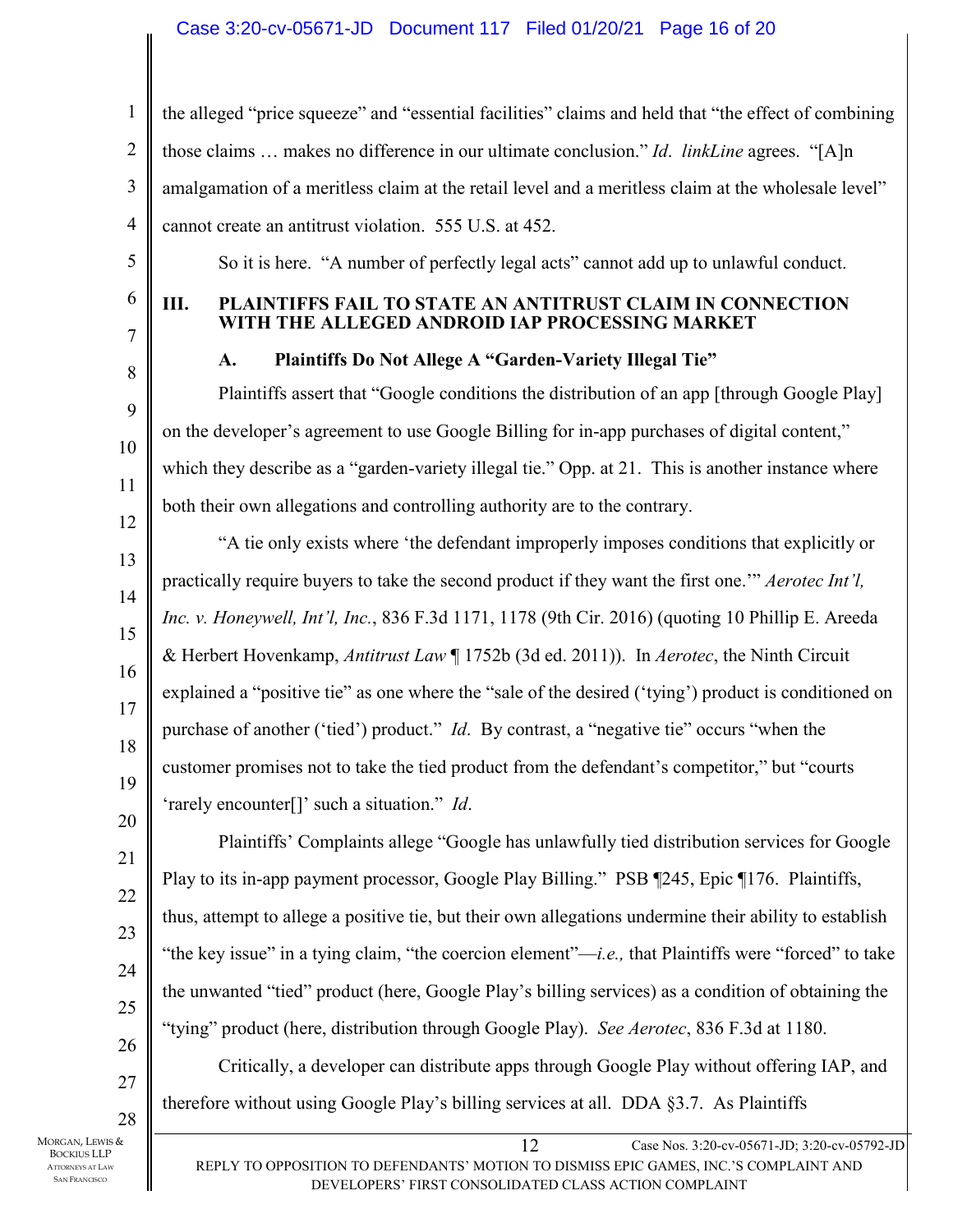acknowledge, Google only requires "Google Billing when offering digital products in an app downloaded from Google Play." Opp. at 9. Thus, developers may distribute free or ad-supported apps through Google Play without using Google Play's billing services. And, as Plaintiffs acknowledge, even developers that offer in-app content in apps distributed through Google Play may avoid Google's billing system by having the user "go elsewhere, such as to a separate website" to purchase content that can be used in the app. Epic  $\P$ 119.

7 8 9 10 11 12 13 14 15 16 Plaintiffs do not even attempt to allege a negative tie. Nor could they. Google does not condition distribution through Play on a developer's "promise" never to use a competitor's billing service. For example, developers can use any billing system for IAP when distributing apps through alternative app stores (subject to what is allowed in those app stores) or for apps that are downloaded directly from a developer website. As discussed above, those alternatives are widely available for Android developers and users, as evidenced by the alleged 250 million installations of a single app store rival. Epic ¶71, PSB ¶124. This distinguishes *Eastman Kodak Co. v. Image Tech. Servs., Inc.*, 504 U.S. 451 (1992)—relied upon by Plaintiffs, Opp. at 20—which involved an absolute requirement that the customer refrain from buying the "tied" product from a competitor in order to obtain the "tying" product, and is thus inapposite.

17 18 19 20 21 22 23 24 25 With no *facts* demonstrating coercion, the proper description of Google's conduct is that Google simply refuses to accept apps in Play if they evade Google Play's billing system for IAP. MTD at 19-20. That itself is a non-actionable unilateral refusal to deal, not tying. *Id*. Developers are still able to distribute apps through Play without being forced to buy the allegedly tied product. Nor are developers forced to agree to not to buy the allegedly tied product when distributing outside of Play. *See Sambreel*, 906 F. Supp. at 1080 (dismissing tying claim because "Facebook has the right to determine the terms on which it will permit Application Developers to use the Facebook Platform" and "there are no allegations that Facebook precluded its users from maintaining Sambreel applications for use on other websites").

13 Case Nos. 3:20-cv-05671-JD; 3:20-cv-05792-JD REPLY TO OPPOSITION TO DEFENDANTS' MOTION TO DISMISS EPIC GAMES, INC.'S COMPLAINT AND 26 27 28 MORGAN, LEWIS & Even apps that offer IAP and are distributed through Play are not forced to use Google's billing system. Plaintiffs admit that a developer can obtain payment—without Google Play's billing system—outside the app, such as through a browser or a game console, for content that

DEVELOPERS' FIRST CONSOLIDATED CLASS ACTION COMPLAINT

BOCKIUS LLP ATTORNEYS AT LAW SAN FRANCISCO

1

2

3

4

5

6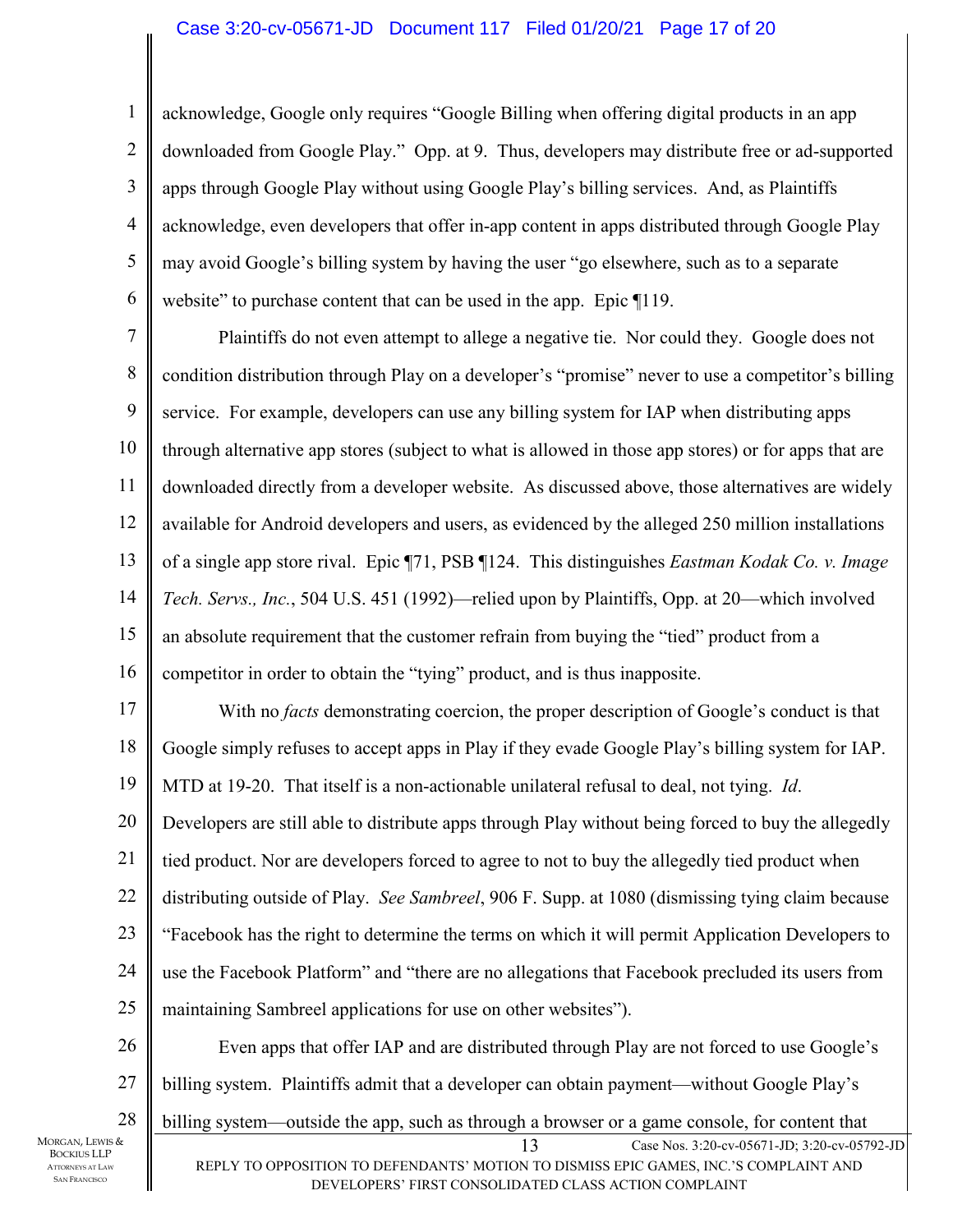may be used inside the app. Epic ¶¶117-120. Although Plaintiffs claim developers may prefer not to do so because then "the user might abandon the purchase or stop interacting with the mobile app altogether," Epic ¶119, Google is not required to adopt a developer's preferred business terms. *Qualcomm*, 969 F.3d at 993. And, *linkLine* holds that even if it is more expensive for a competitor to use an alternative, no antitrust liability arises. 555 U.S. at 451.

Thus, absent coercion, Plaintiffs' tying claim is nothing more than a relabeled refusal to deal that fails under *Trinko*, *linkLine*, *Qualcomm*, and other controlling precedent.

8

1

2

3

4

5

6

7

## **B. Plaintiffs' Tying Claim Fails For Lack of Competitive Harm**

9 10 11 12 13 14 15 16 17 18 19 20 Plaintiffs' IAP claims admittedly depend on their app distribution claims. Opp. at 20. As such, they likewise fail because, if there is no foreclosure in the alleged app distribution market— Plaintiffs allege OEMs and consumers are free to install competing app stores, and users are free to directly download apps—there is necessarily no foreclosure in the alleged IAP market. Apps downloaded outside of Play need not use Google Play's billing system in any manner. Plaintiffs disagree and argue that because, they have alleged, 90% of apps are downloaded through Google Play, "alternative payment processors have been excluded from apps accounting for 90% of all Android downloads." Opp. at 22. Plaintiffs conflate alleged market share with purported foreclosure. To state a Sherman Act claim, a plaintiff must plead and prove actual foreclosure of competition resulting from unlawful conduct. *Allied Orthopedic*, 592 F.3d at 996 n.1. Merely alleging a high market share falls short; it may result from the availability of a superior product or business acumen, both of which reflect competition on the merits, not unlawful conduct.

21

## **C. IAP Billing Is Functionally Integrated Into Play**

14 Case Nos. 3:20-cv-05671-JD; 3:20-cv-05792-JD REPLY TO OPPOSITION TO DEFENDANTS' MOTION TO DISMISS EPIC GAMES, INC.'S COMPLAINT AND 22 23 24 25 26 27 28 Plaintiffs' tying claim also fails because—as Plaintiffs do not dispute and affirmatively allege—Google offers a package of services through Google Play, including consumer searches and access to apps for downloading, security and compatibility screening, and billing for developers who choose to monetize their apps through paid apps or IAP. MTD at 5-6. *Rick-Mik Enters. v. Equilon Enters. LLC*, 532 F.3d 963, 974-75 (9th Cir. 2008) holds in such circumstances that Google's billing services are a single product with Google Play. MTD at 21. Plaintiffs ask the Court to ignore *Rick-Mik*, asserting that payment services are a separate product because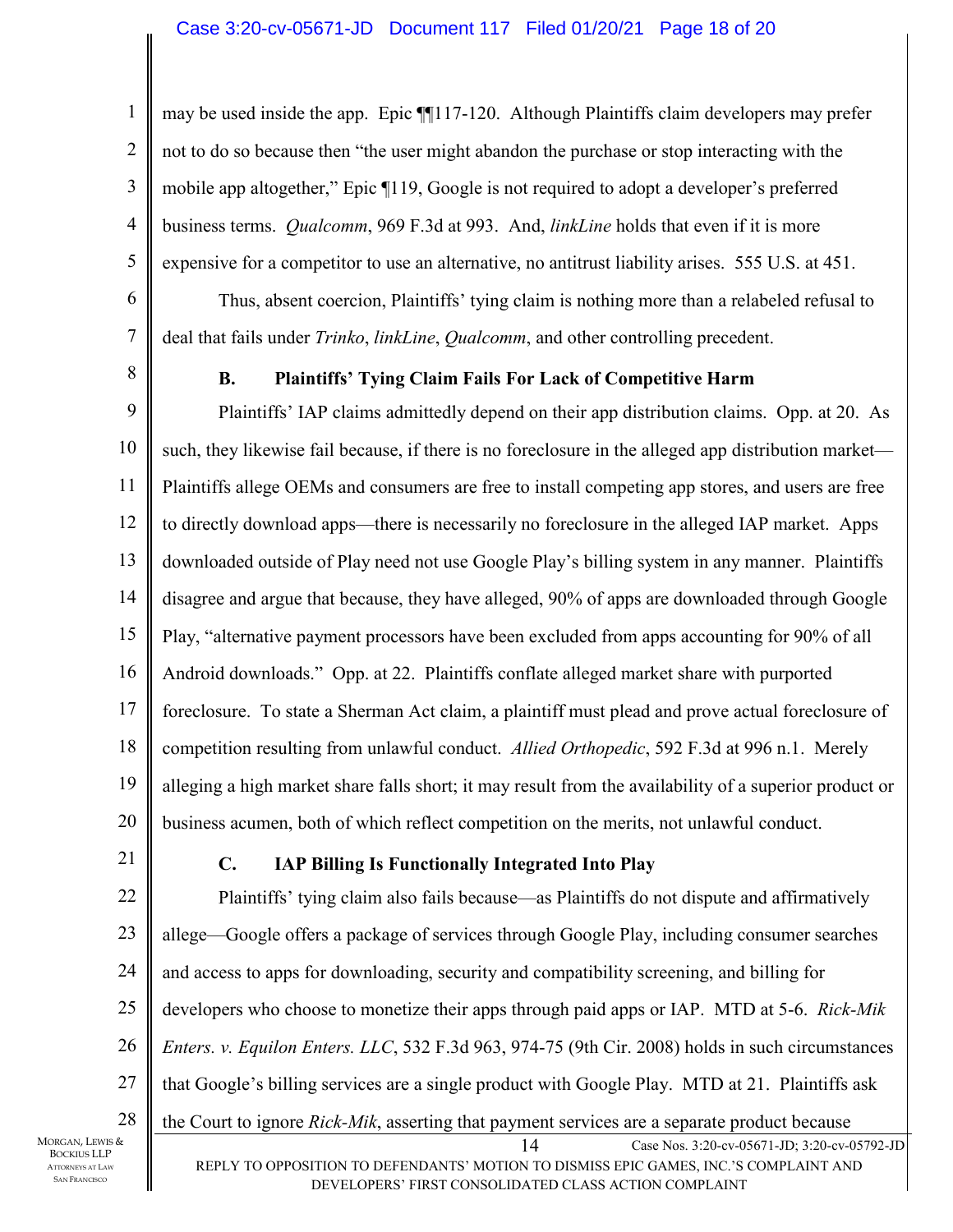1 2 3 4 5 6 7 8 Google *could* offer them separately. Opp. at 23. *Rick-Mik* rejected that exact argument. 532 F.3d at 974-75. There, the defendant franchisor *could* have permitted franchisees to use competing payment processing services, but because "the franchisee knows the contractual limitations and duties before entering into the contract," and "credit card services are an essential part of its franchise," the franchise and payment processing were not separate products for purposes of assessing a tying claim. *Id*. at 974-75. So it is here. Developers knowingly sign up for Google Play, including billing services for paid apps and IAP. These are an essential part of the Google Play package—otherwise Google Play would receive no payment at all.

9

## **IV. PLAINTIFFS' STATE LAW CLAIMS FAIL FOR THE SAME REASONS**

10 11 12 Plaintiffs concede they cannot state a claim under Section 16727 of the California Business and Professions Code, which concerns only tying of "tangible" goods (Opp. at 25), and thus, Count 10 of Epic's complaint based on Section 16727 must be dismissed.

13 14 15 16 17 18 19 20 21 22 23 24 Plaintiffs also ignore the decisions Google cites holding that no claim under the Cartwright Act lies, based on tying or otherwise, where, as here, there is no duty to deal, and where there is no substantial foreclosure of competition. MTD at 22-23 (citing cases). Plaintiffs' reliance on *Pecover v. Electronic Arts Inc.*, 633 F. Supp. 2d 976 (N.D. Cal. 2009), and *Fisherman's Wharf Bay Cruise Corp. v. Superior Court of San Francisco*, 114 Cal. App. 4th 309 (2003), Opp. at 24, is misplaced and does not save their Cartwright claims from dismissal. Unlike here, both involved multiple exclusive dealing arrangements that *actually* foreclosed competitors. Plaintiffs' UCL claims also must be dismissed. Plaintiffs agree that if there is no violation of antitrust laws, Google's conduct is not "unlawful" under the UCL. Opp. at 25. It also is not "unfair" with respect to competitors, as Plaintiffs have not alleged "an incipient violation of the antitrust laws," or anything comparable, *see* MTD at 24, regardless of how Plaintiffs describe the test. *See* Opp. at 25. As for "unfairness" towards consumers, Plaintiffs ignore the cases cited by

25 Google, MTD at 24-25—*e.g.*, *Chavez v. Whirlpool Corp.*, 93 Cal. App. 4th 363, 375 (2001)—

26 holding that conduct reasonable under the antitrust laws cannot be "unfair" under the UCL.

Plaintiffs' Complaints should be dismissed.

27 **V. CONCLUSION** 

28